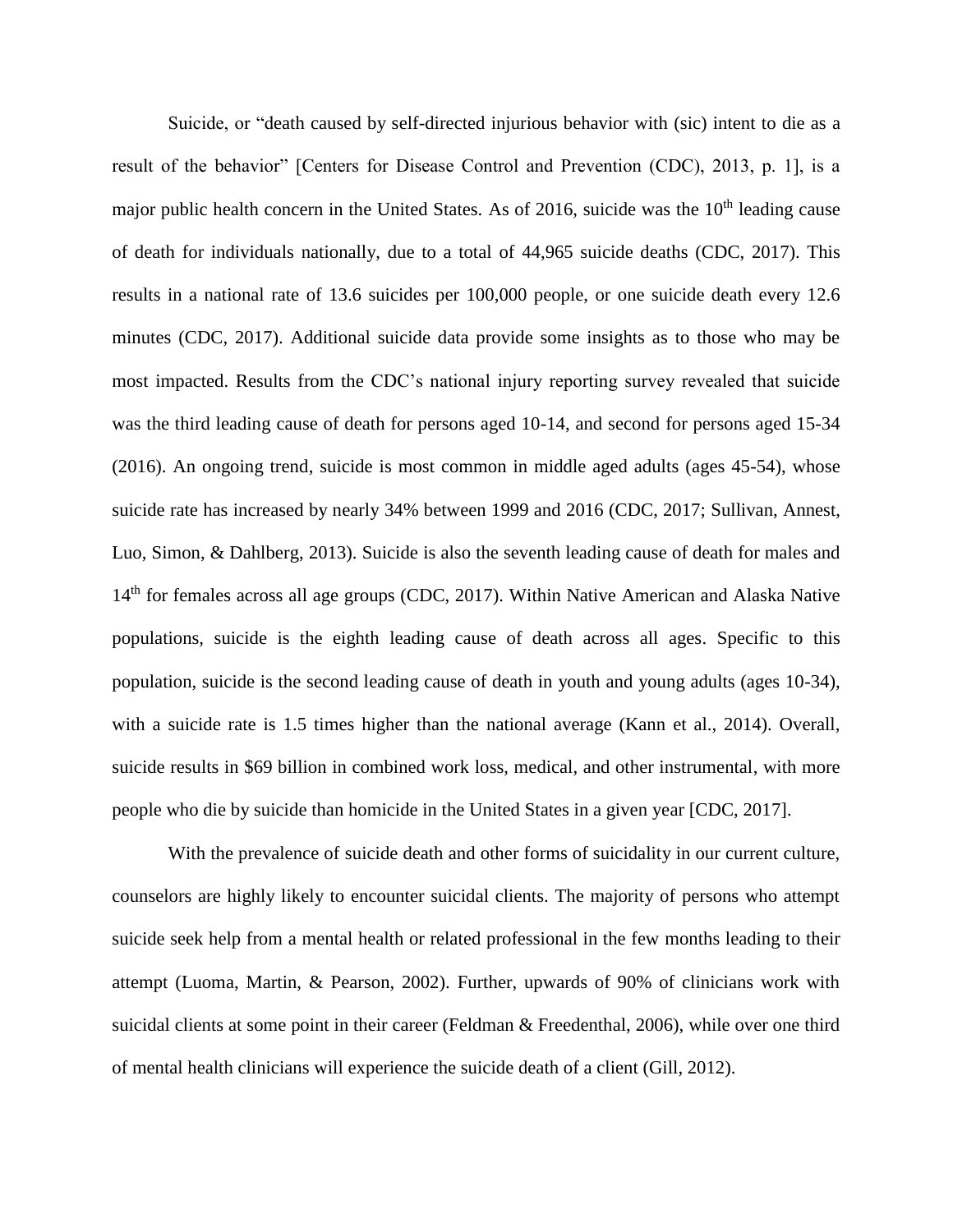Aside from the obvious negative repercussions of client suicide (e.g., loss of life, effects on loved ones, costs to healthcare system, etc.), clinical and community service providers across helping professions universally report that client suicide is a deeply detrimental experience to their professional and personal well-being (Hoffman, Osborn, & West, 2013; Wachter Morris & Barrio Minton, 2012; Barrio Minton & Pease-Carter, 2011). Bongar (2002) suggested that when working with suicidal clients, clinicians expose themselves to an occupational hazard, which can result in a myriad of negative ramifications. These include burnout (Hoffman et al., 2013), compassion fatigue (Hendin, Haas, Maltsberger, Szanto, & Rabinowicz, 2004), traumatic stress (Jacobson, Ting, Sanders, & Harrington, 2004), guilt (Chemtob, Hamada, Bauer, Torigoe, & Kinney, 1988), intrusive or avoidant thoughts (McAdams & Foster, 2000), and anxiety (Neimeyer, 2000). In addition to these intrapersonal emotional and cognitive effects due to exposure to suicidality, counselors often encounter ethical and theoretical barriers in this work. When faced with suicidal clients, counselors experience high levels of fear related to professional ramifications and liability (Fleet & Mintz, 2013). They suggested that counselors face the interpersonal challenge of "duality" (Fleet & Mintz, 2013, p. 50), or negotiating the conflict between their own preference for the client to not die by suicide while the client sees suicide as a solution with a myriad of potential benefits.

Suicide prevention became a targeted area for change in the United States in the 1950s, and these early efforts expanded over the next several decades. While several policy changes and clinical advancements have occurred in the decades since, this work culminated in a revision to the National Strategy for Suicide Prevention (U. S. Department of HHS Office of the Surgeon General and National Action Alliance for Suicide Prevention, 2012). Specifically, the National Strategy called for helpers and mental health providers to be trained in, implement, and conduct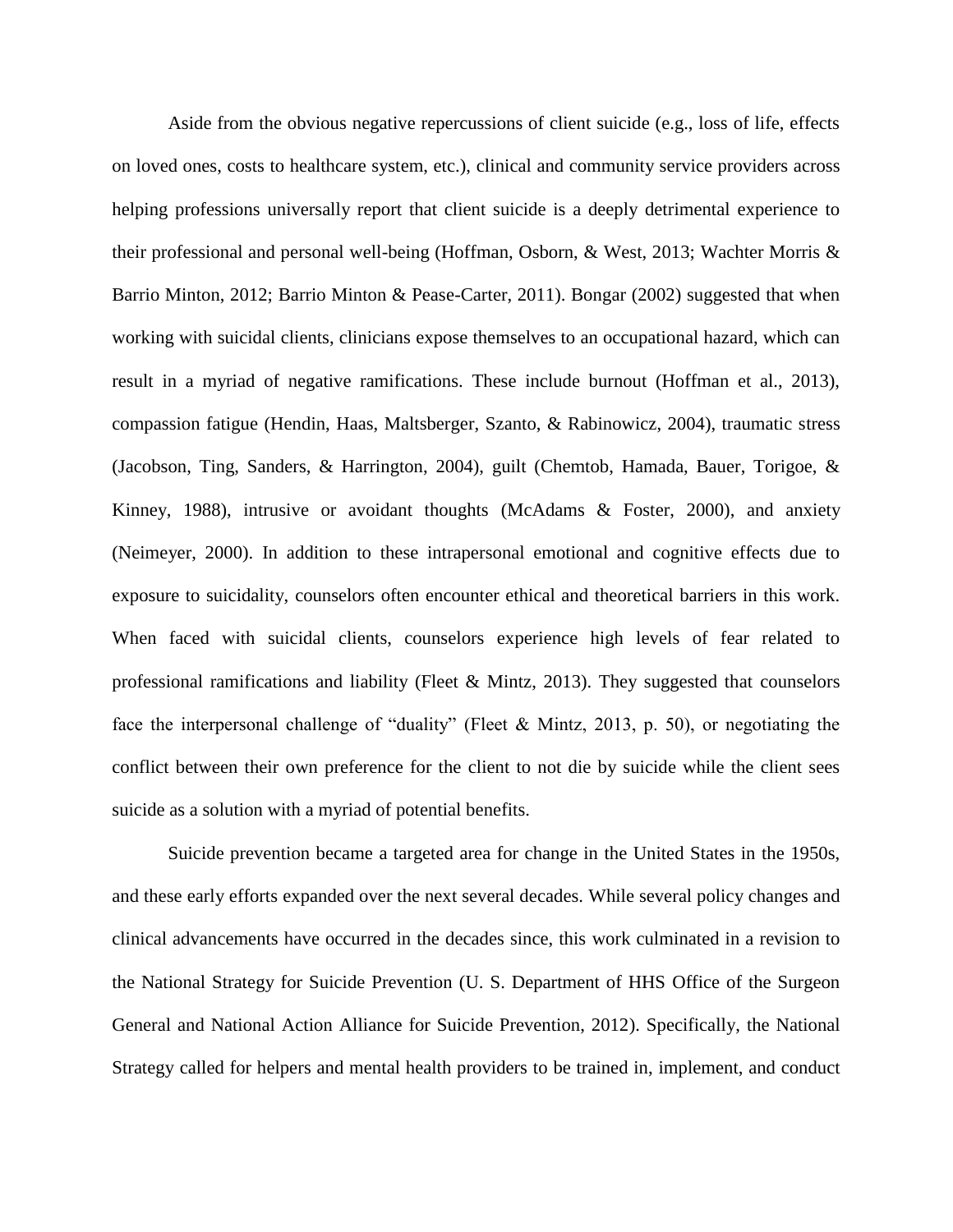research on evidence-based suicide prevention, intervention, and treatment approaches (U. S. Department of HHS Office of the Surgeon General and National Action Alliance for Suicide Prevention, 2012). Members of the National Action Alliance placed especially high emphasis on the training of mental health and related practitioners, and highlighted the dimensions of knowledge, attitudes, and behaviors as core dimensions of competence and foci for mental health educators and researchers (Schmitz et al., 2012). Within the counseling profession, the Council for Accreditation of Counseling & Related Educational Programs (CACREP, 2015) includes a counseling and helping relationships standard that requires, "suicide prevention models and strategies" and an assessment and testing standard that requires "procedures for assessing risk of aggression or danger to others, self-inflicted harm, or suicide." (p. 13).

The Association for Counselor Education and Supervision (ACES) Ethical Guidelines for Counseling Supervisors (1993), as well as the American Counseling Association (ACA) Code of Ethics (2014) specifically discuss the need for competence and the use of evidence-based practice in guiding students through crisis situations. Considering the fact that the terminal degree in the counseling profession has a distinct focus on education and training future counselors, it stands to reason that counselor educators and researchers are uniquely suited to build upon the existing research and policy work regarding suicide response preparedness in graduate students.

However, relatively few researchers within the counseling and counselor education discipline have focused explicitly on suicide response preparedness in counselors-in-training (Barrio Minton & Pease Carter, 2011; Binkley & Leibert, 2015; McAdams & Foster, 2000, 2002; Wachter Morris & Barrio Minton, 2012). For example, Juhnke (1994) was among the first counselor educators to explore the process and outcomes of teaching suicide risk assessment to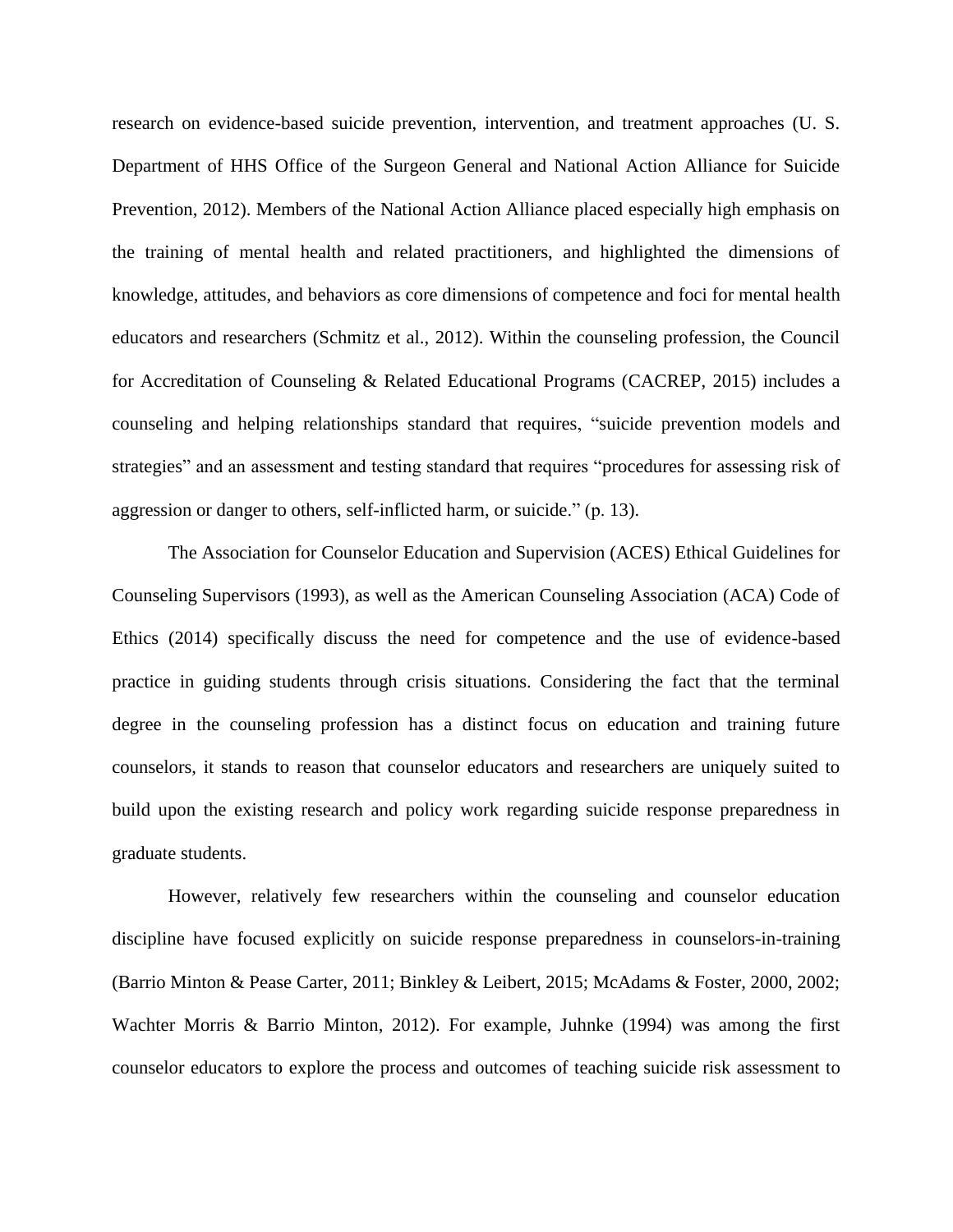counselor education students. Juhnke (1994) identified that inadequately trained and supported student counselors' development may be negatively and permanently affected by clients with suicide attempts or deaths. In response, McAdams & Keener (2008) formulated a conceptual framework for counselor development regarding response to client crisis, though not explicitly focusing on suicide. Using a temporal frame, McAdams & Keener (2008) suggested that crisis curriculum should be multiphasic, segmented into pre-crisis, in-crisis, and postcrisis; each including components of knowledge, attitudes, and skills, with an emphasis on reflective selfawareness.

Still, very little empirical research exists regarding counseling student preparedness on any of these dimensions. Wachter Morris and Barrio Minton (2012) stated that in a review of the literature, they only identified one empirical study regarding crisis-related preparation in CACREP-accredited master's level counseling programs. Binkley and Leibert (2015) conducted a survey study of 113 pre-practicum master's level counseling students, in which they investigated type of suicide response training received (e.g., no training, in-class training, out-ofclass training, both in- and out-of-class training), and its relationship with participants' selfreported confidence and anxiety about providing counseling to clients at risk for suicide. The authors found that students with no training in suicide response reported significantly lower confidence than students with any type of response training. This is the only study to date on suicide-related preparedness in counseling students at the pre-practicum level. The researchers suggested that identifying students' attitudes and reactions related to their anticipated work with suicidal clients is an important component in assessing and intervening in their readiness to enter the field (Binkley & Leibert, 2015). Altogether, research on the design, implementation, and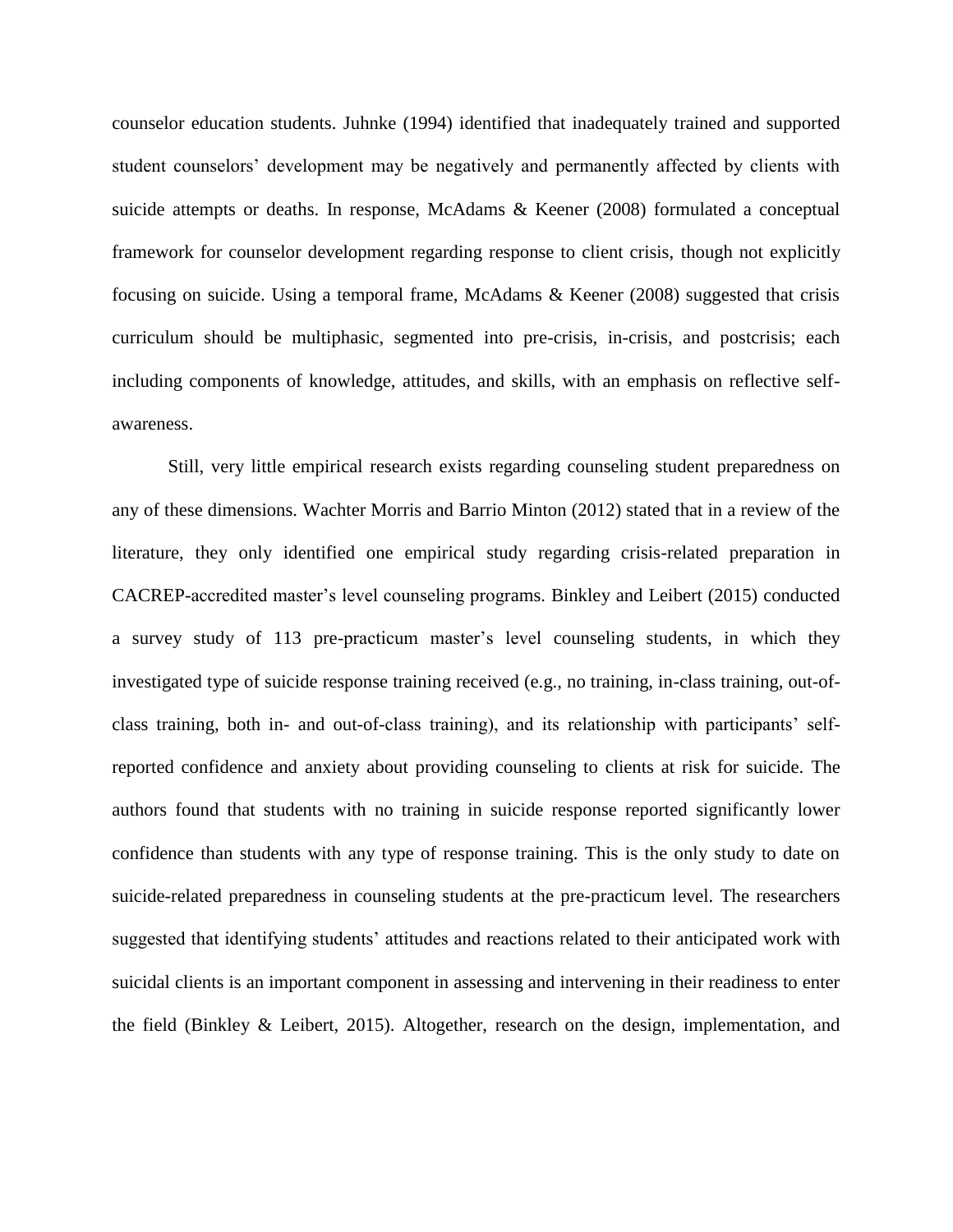outcomes of suicide response competency interventions for graduate counseling students is in its infancy.

## **Theoretical Framework**

An empirical model for the impact of knowledge and attitudes on suicide response behavior has had an increasing presence in the literature over the past ten years (Jacobson, Osteen, Jones, & Berman, 2012; Oordt, Jobes, Fonseca, & Schmidt, 2009; Pompili, Girardi, Ruberto, Kotzalidis, & Tatarelli, 2005; Wyman et al., 2008). Ultimately, the constructs of knowledge, attitudes, and behavior presented in the empirical literature comprise the larger concept of counselor competence in responding to suicidal clients. Within counselor education, competence is largely regarded as developmental and able to be impacted by training and experience (McAuliffe & Eriksen, 2010). While multiple theories exist that relate to counselor competence (i.e., Skovholt & Rønnestad, 2003), fewer models related directly to mechanisms of change that lead directly to counselor behavioral skill development exist. Due to this dearth in theoretical bases, Bennett-Levy (2006) incorporated empirical research and existing conceptual frameworks to create a cohesive model of therapist skill development. Bennett-Levy's (2006) cognitive model of therapist skill development consists of three systems of skill development: the declarative system, the procedural system, and the reflective system (DPR).

The declarative system of the DPR model pertains to the knowledge of factual information. The declarative system includes three components: conceptual knowledge, interpersonal knowledge, and technical knowledge. Declarative knowledge is typically acquired through didactic teaching strategies (e.g., lectures, reading) (Bennett-Levy, 2006). While this system is integral to counselor competence, Bennett-Levy (2006) suggested that these training strategies alone may fail to translate this system into practical usability. The procedural system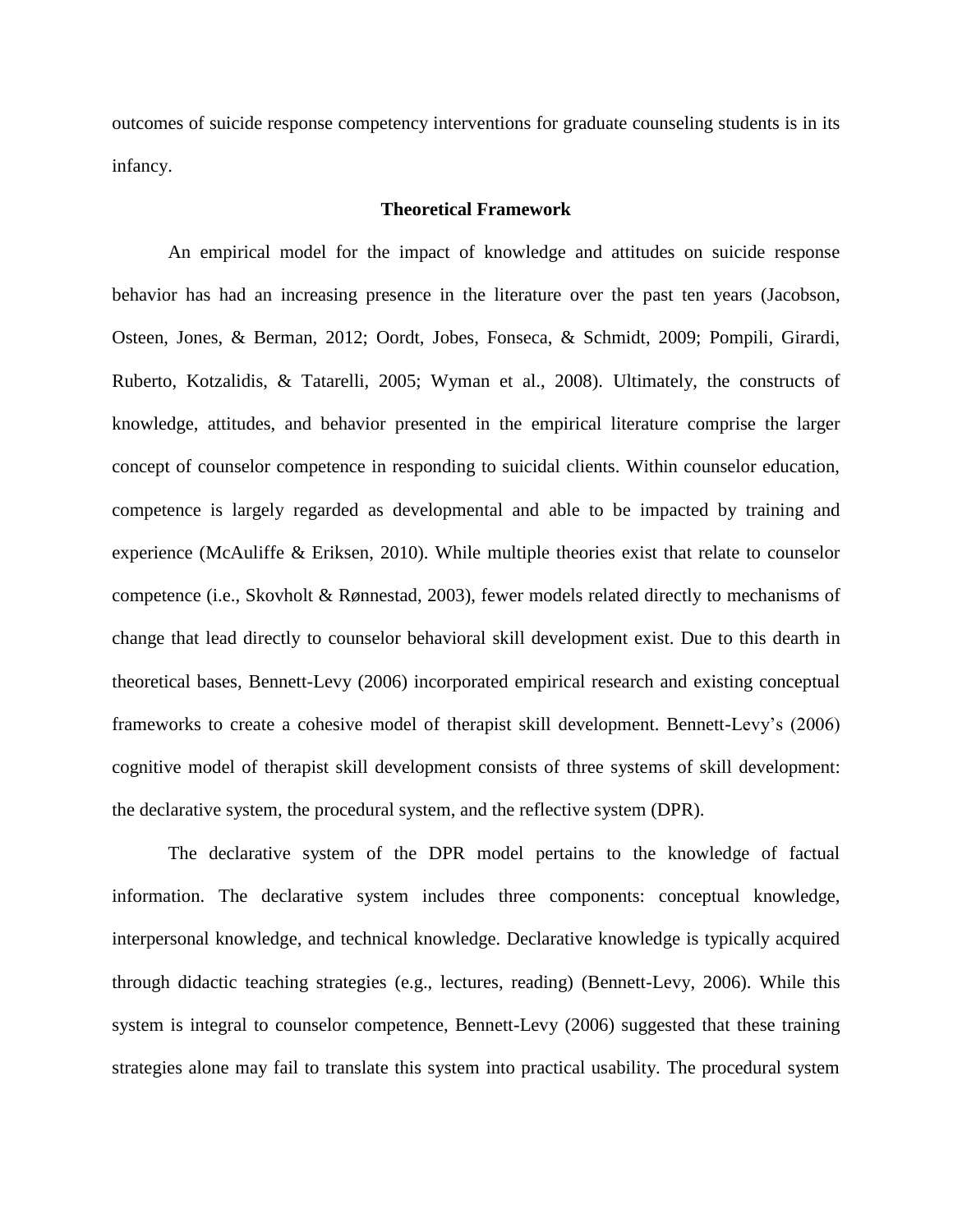includes the application and demonstration of declarative knowledge and includes the "how and when" (p. 59) of using certain skills properly and at the right time (Bennett-Levy, 2006). Bennett-Levy (2006) stated that procedural knowledge is largely implicit, and becomes increasingly refined with experience. The reflective system, is solely responsible for moving the novice counselor developmentally forward into the domain of expert. He suggested that reflection plays a more significant role in the later stages of counselor development, but serves to enhance the quality and longevity of the learning that occurs within the declarative and procedural systems (Bennett-Levy, 2006). Specifically, Bennett-Levy (2006) suggested that the reflective system allows for the counselor to develop a working awareness of his or own selfand self-as-therapist schemas (e.g., knowledge, attitudes, personal attributes), which are invariably related to the counselor's interpersonal effectiveness with clients.

The constructs described in Bennett-Levy's (2006) DPR model relate very closely to those in the empirical literature about suicide response. The declarative system is represented by knowledge about suicide (e.g., suicide statistics, warning signs of suicide). The reflective system comprises the counselor's attitudes about suicide and his or her perceptions about confidence or self-efficacy to intervene with a suicidal client. The procedural system reflects suicide response behavior in that this is the domain in which counselors must implement their knowledge and navigate their own attitudes and beliefs to intervene when a client is at risk for suicide. A cohesive exploration of these constructs in counseling students could generate significant implications for what it means to create competence in suicide response within counselor training.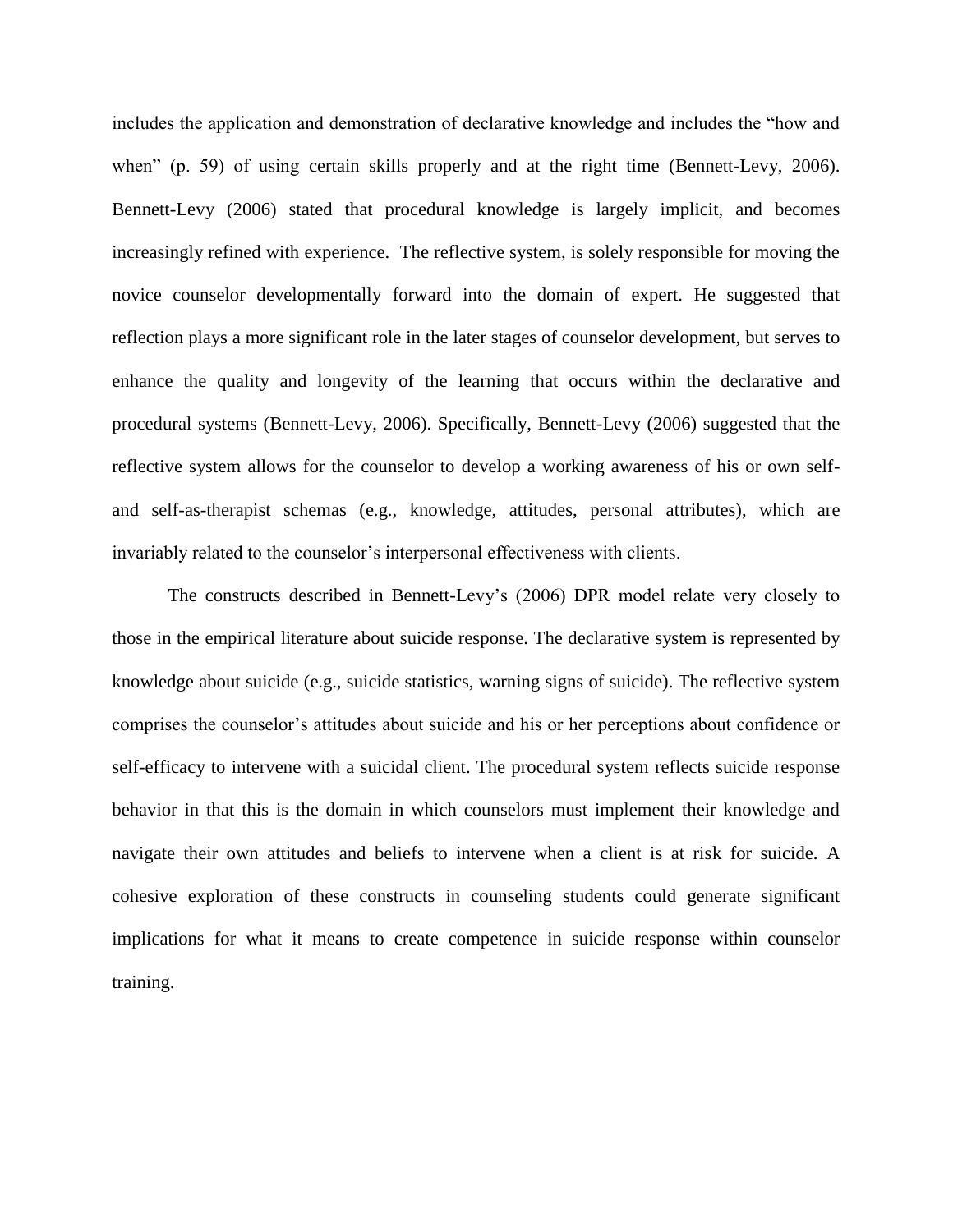#### **Purpose of Study**

The relationship among knowledge, attitudes, and behaviors regarding suicide prevention and intervention has been explored within counseling (Wachter-Morris & Barrio-Minton, 2012; Fleet & Mintz, 2013) and other helping professions, including social work (Jacobson et al., 2004), psychology (Gagnon & Hasking, 2011) and nursing (Gask, Dixon, Morriss, Appleby, & Green, 2006). Researchers have also expanded this inquiry to include students in helping profession graduate programs (Bongar & Harmatz, 1989; Binkley & Leibert, 2014; Jacobson et al., 2012; Oordt et al., 2009; Pompili et al., 2005; Wyman et al., 2008). However, no studies currently exist that include an investigation of the relationship among all three of these indicators of competency within the counseling student population. Further, no studies with a focus on students in any of the helping professions have attempted to assess student response behavior that is simulated. This includes students that do not have to engage with "real" clients in the practicum or internship phase of their training, thusly preventing any additional risk to student or client due to lack of training (Binkley & Leibert, 2014). Still, none of the suicide response preparedness-related studies have attempted to assess the extent to which knowledge and attitudes might relate to and predict simulated suicide response behaviors in counseling students.

The purpose of this study was to explore and describe counseling students' knowledge about suicide, attitudes about suicide and suicide response, and simulated suicide response behavior. A secondary purpose of this study was to identify if and to what extent counseling students' knowledge and attitudes about suicide and suicide response relate to and predict simulated suicide response behavior using bivariate correlation and hierarchical linear regression (HLR).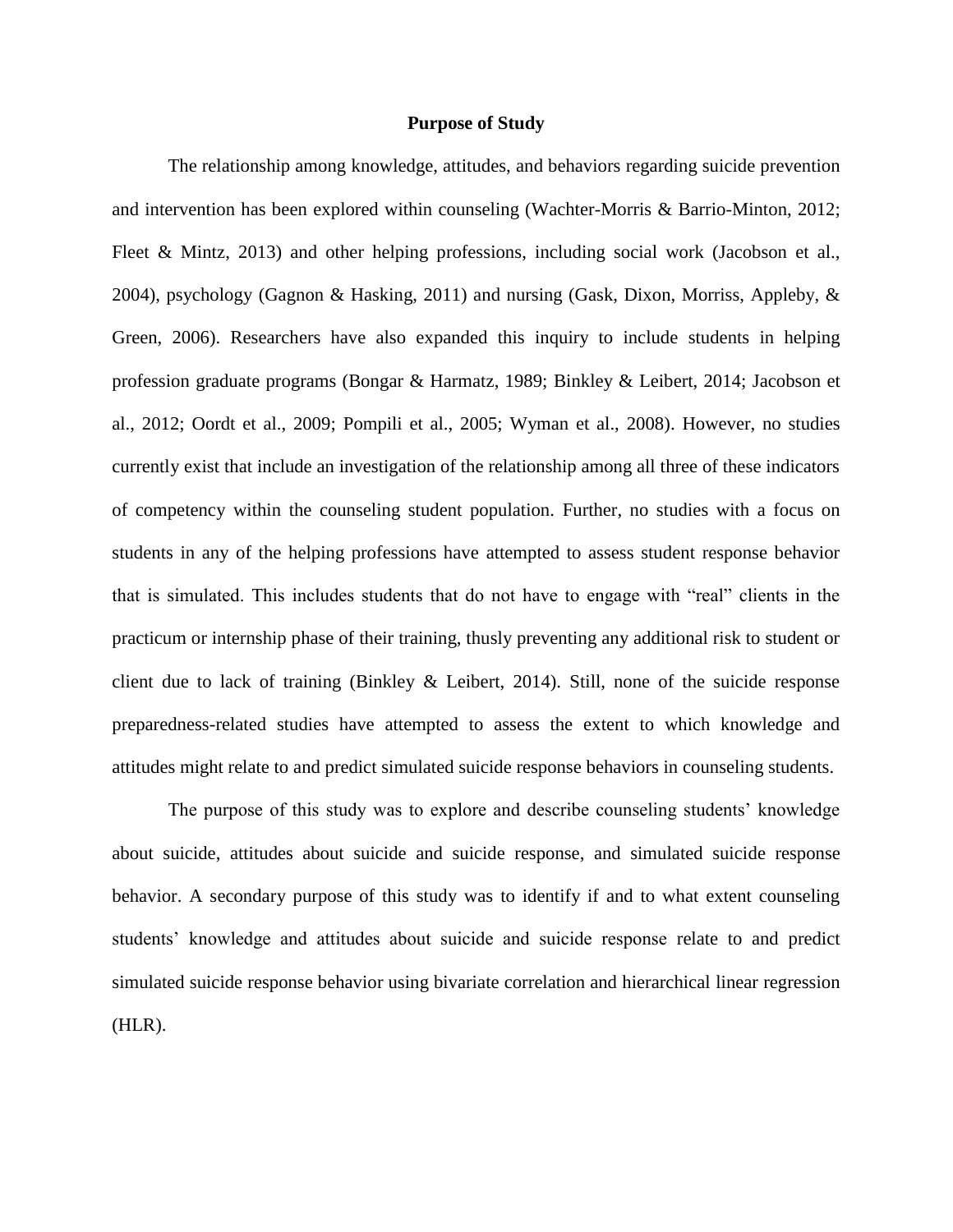### **Method**

### **Research Questions**

This study sought to answer several research questions.

RQ1: How do counseling students perform on assessments of knowledge about suicide, attitudes about suicide, and simulated behavioral response to suicidal clients?

RQ2: How does counseling students' knowledge about suicide, attitudes about suicide, and simulated behavioral response to suicidal clients relate to one another?

RQ3: To what extent do counseling students' knowledge and attitudes about suicide simultaneously predict simulated behavioral response to suicidal clients after controlling for previous suicide response training?

RQ4: To what extent does the interaction between counseling students' knowledge and attitudes about suicide predict simulated behavioral response to suicidal clients after controlling for previous suicide response training?

## **Participants**

We conducted power analyses using G\*Power software to determine a sufficient sample size. Using an alpha level of  $p = .05$ , a power level of 0.80, and a medium effect size ( $f^2 = .15$ ) (Faul, Erdfelder, Buchner, & Lang, 2013), the desired sample size was 85 or more. The target population for this study was graduate students enrolled either part- or full-time in master's clinical mental health or school counseling programs. Students from both CACREP and non-CACREP accredited programs were included in this study, as students from both types of programs are likely to practice with clients who may be at risk for suicide both during and after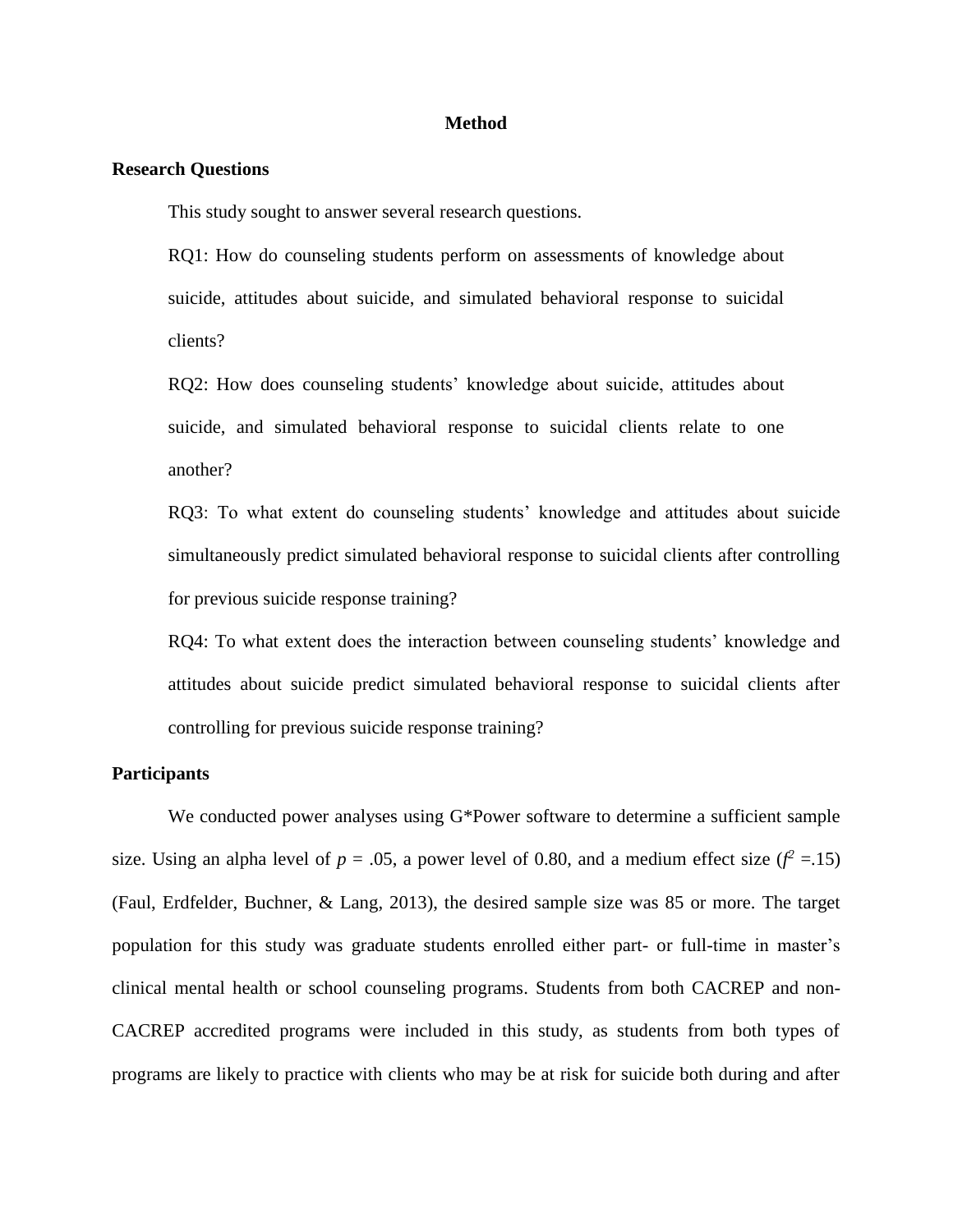their graduate training. The sample included participants recruited electronically through counseling email listservs (e.g., CESNET, Counsgrads) from counseling programs throughout the United States. The electronic recruitment email also invited recipients to forward the request for participation to their peers and/or students. The only exclusion criterion for this study pertained to whether or not a student held a master's or doctorate degree in a related field (e.g., psychology, social work, marriage and family therapy, nursing, or medicine) as this level of prior training had potential to skew results. In addition, all participants who completed the survey instrument received a \$5 Amazon, Starbucks, or Walmart electronic gift card.

A total of 119 participants completed the survey instrument in this study;  $N = 119$ . A total of 139 participants provided consent to participate in the study, but we did not include 20 participants in the analyses due to data integrity issues or non-completion of the survey instrument. We were unable to calculate an accurate response rate due to two major factors: no available data related to number of eligible participants who were subscribed to recruitment listervs (i.e., unknown percentage of listerv subscribers who met eligibility criteria; and lack of recruitment control as result of snowball sampling). Of the 119 participants, 88.2% identified as female (*n =* 105), 10.9% identified as male (*n =* 13), and .8% (*n =* 1) indicated preference not to disclose. The majority of participants identified their ethnicity as not Hispanic or Latino (95%, *n =* 118) with 3.4% (*n =* 4) endorsing a Hispanic or Latino ethnicity and 1.7% (*n =* 2) preferring not to disclose. A total of 89.1% (*n =* 106) identified their race as White or Caucasian, followed by 4.2% (*n =* 5) as Multiracial, 2.5% (*n =* 3) as Black or African American, and the remaining 4% (*n =* 5) distributed amongst American Indian or Alaska Native, Native Hawaiian or other Pacific Islander, Arab or Arab American, or other. The sample comprised  $n = 94$  graduate mental health counseling students (79%) and  $n = 25$  graduate school counseling students (21%) from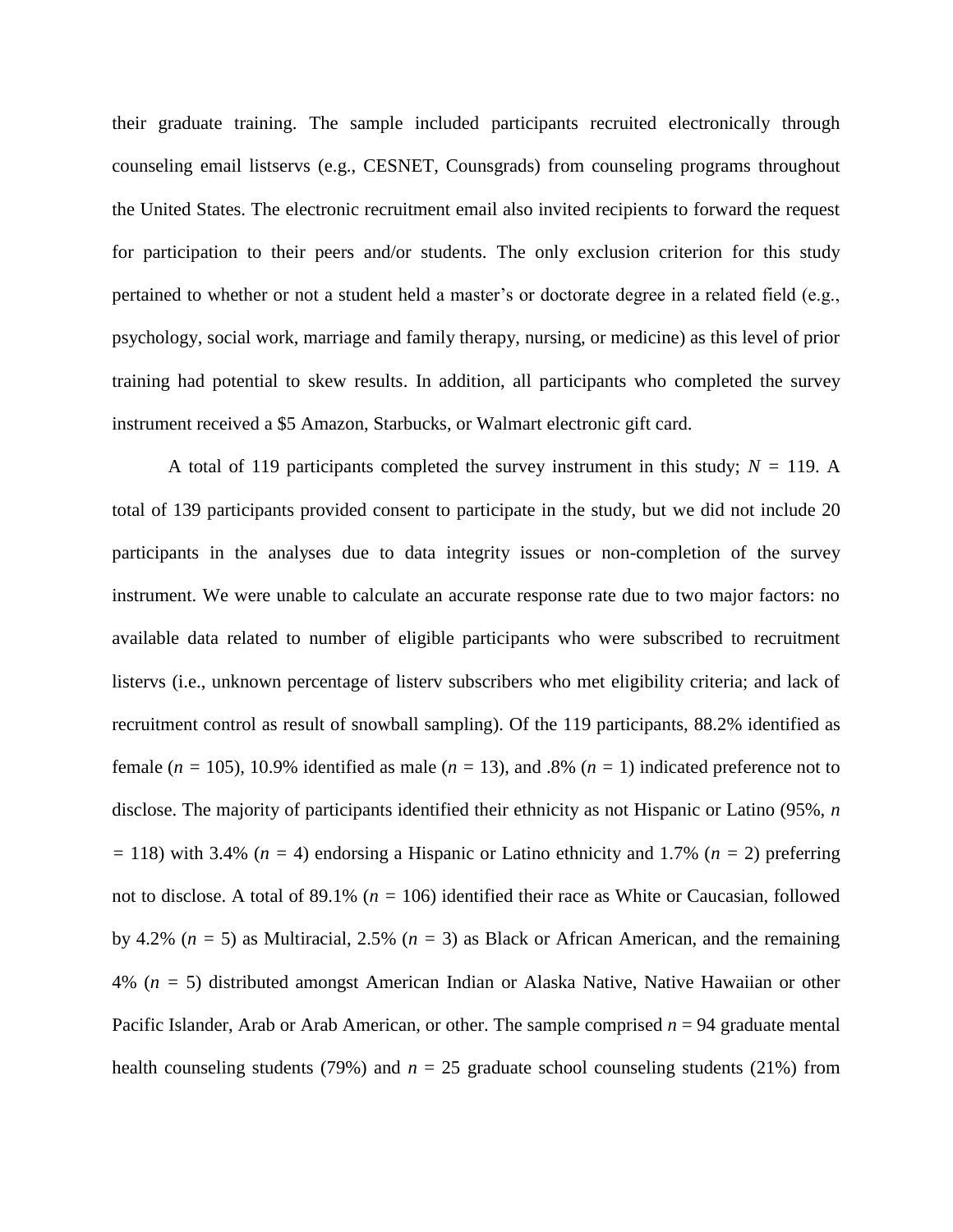both CACREP ( $n = 110$ ) and non-CACREP accredited ( $n = 9$ ) programs. Participants also indicated their status in their respective training programs, resulting in 66.4% (*n =* 79) currently enrolled in the practicum or internship phase of their graduate programs, and 33.6% (*n =* 40) in the pre-practicum phase of their graduate programs. Participants disclosed the number of hours in suicide-related training they had received before completing the survey. Participants' responses varied widely  $(0 - 60)$ , with an average of  $M = 9.03$ ,  $SD = 7.02$  hours of prior training.

# **Procedures**

Before recruiting participants and beginning data collection, we secured approval from the Institutional Review Board (IRB) and adhered to all research ethics codes within the American Counseling Association (ACA) *Code of Ethics* (2014) in the construction of the study design and implementation. Data collection occurred electronically via an online survey constructed using the HIPPA-compliant Qualtrics survey platform. Upon clicking the link embedded in the initial email, participants were directed to the study consent form, where they selected "Yes" or "No" to indicate their consent to participate in the study. The survey included a total of 66 items and required 25-30 minutes to complete. We stored survey data in the secure, encrypted, password protected Qualtrics survey platform until completion of all data collection and downloaded the data in a .CSV Excel file and immediately transferred it to a passwordprotected SPSS database for analysis.

#### **Measures**

**Demographics.** Demographic data were collected for descriptive purposes for this study. This included gender, age, and race/ethnicity. We also asked participants to report information relevant to their specific graduate training experiences, including training status (i.e., practicum, internship), type of program (i.e., school or clinical mental health), program's CACREP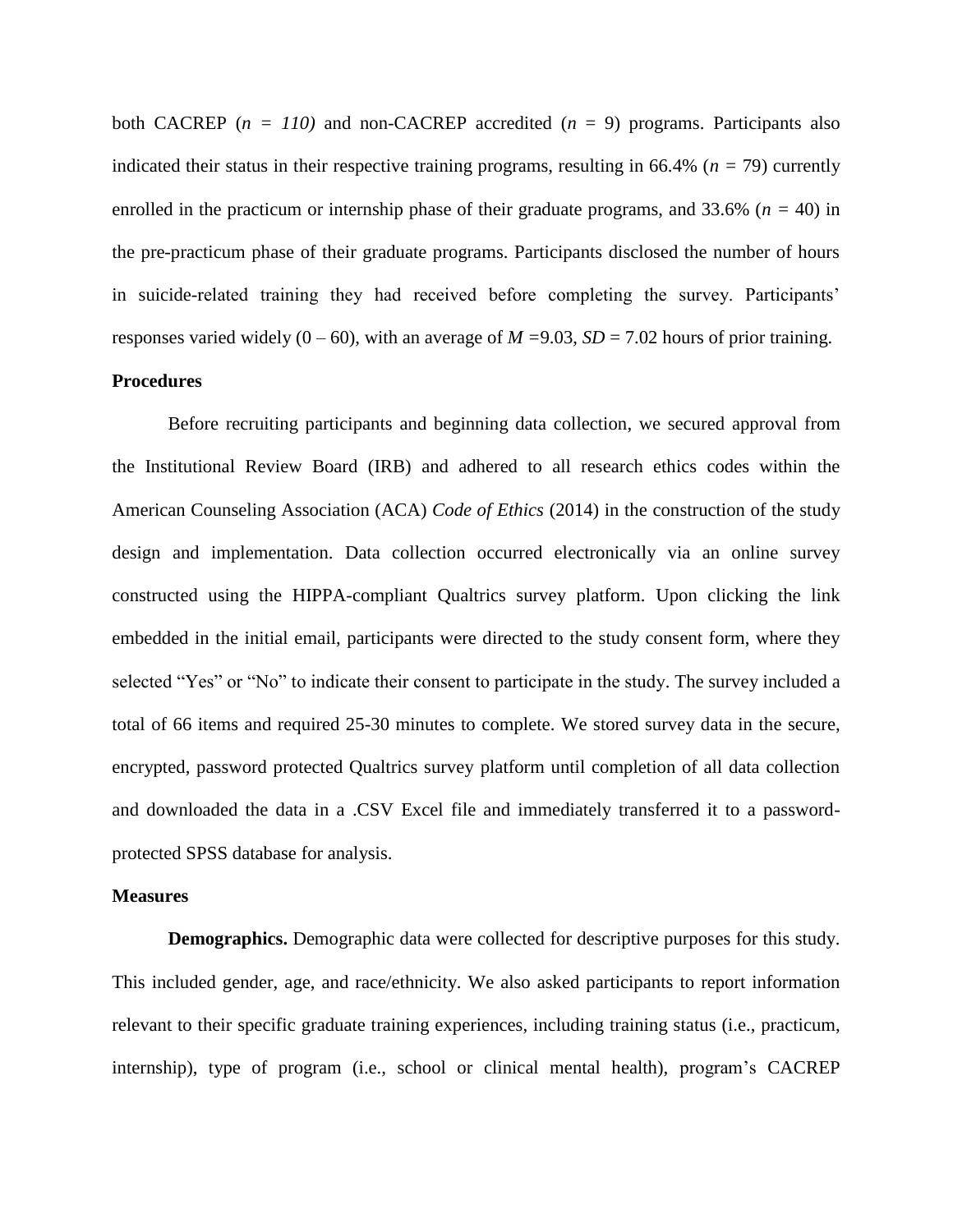accreditation status, and number of hours of suicide response training received prior to the time of the study.

**Knowledge.** To assess knowledge, we used two self-report scales. First, the Suicide Knowledge Survey (SKS; Smith et al., 2014) is a nine-item scale composed of statements about suicide designed to elicit either a true or false response. We selected this scale to assess declarative (e.g., factual) suicide knowledge. This scale was originally normed on a mixed sample of skilled behavioral healthcare professionals including bachelor level case managers, licensed therapists, and physicians. Creators of the scale used the Kuder–Richardson Formula 20 (KR20) to calculate reliability for this scale as responses are binary and the level of difficulty of the questions varied ( $\alpha = .50$ ). The low alpha indicates that the knowledge items are various and reflective of different facts about suicide, and thus were not expected to factor together well (Smith et al., 2014). Scores for the SKS are calculated by tallying the number of responses correctly indicated as true or false, resulting in a possible score range of 0 to 9. Second, participants completed the Warning Signs of Suicide Checklist (WSSC). We created this checklist to reflect the 11 key warning signs of suicide as identified by the American Association of Suicidology. We used the Kuder–Richardson Formula 20 (KR20) to calculate reliability for this scale as responses are binary and the level of difficulty of the questions varied ( $\alpha = .48$ ). Similar to the SKS, the low alpha indicates that the variability in knowledge items reflective of qualitatively different suicide warning signs, and thus were not expected to factor together well. Scores on this scale result from the sum of the number of correctly identified warning signs, resulting in a possible score range of 0 to 11.

**Attitudes***.* To assess attitudes about suicide and suicide response, we used the Attitudes to Suicide Prevention Scale (ASPS; Herron et al, 2001), a 14-item scale composed of statements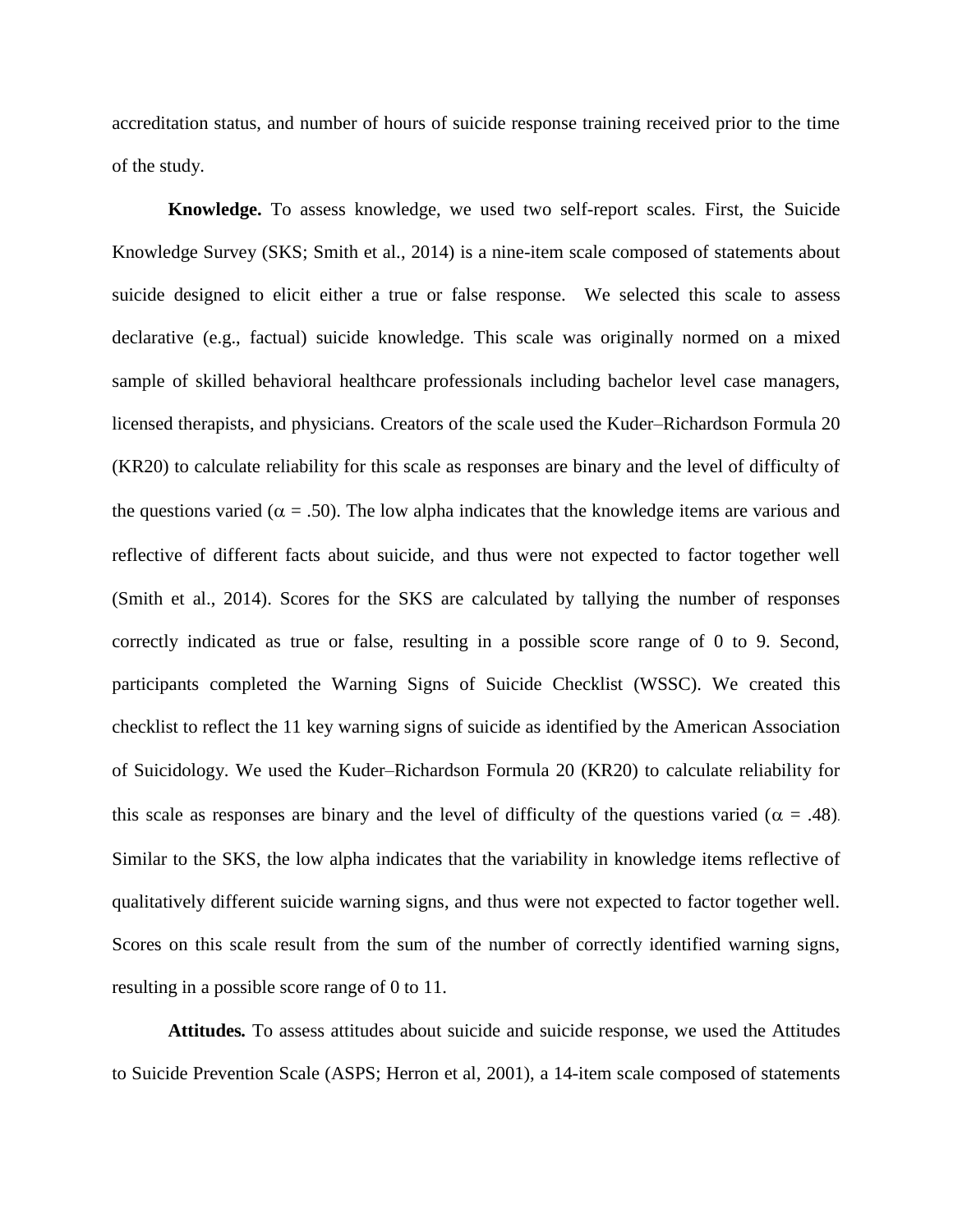reflective of perceptions of accuracy and interpretation of suicide risk assessment, responsibility of clinician to prevent suicide, practicality of suicide prevention, and impact of non-clinical factors on suicide. Each of these themes is presented as statements to be rated on a 5-point Likert-type scale, with 1 indicating "strongly disagree" and 5 indicating "strongly agree." In its original validation study, this measure showed good internal consistency (Cronbach's  $\alpha = 0.77$ ) and high test–retest reliability within a sample of front-line health and behavioral health professionals (Herron et al. 2001), and has since been utilized with a wide array of populations, including behavioral health graduate students (Kodaka, Inagaki, Postuvan, & Yamada, 2013). We calculated scores on this measure by summing the response scores, resulting in a possible score range of 14 to 70.

**Behavior.** To assess suicide response behavior, the outcome variable for the study, we used the Suicide Intervention Response Inventory – Revised (SIRI – R; Neimeyer & Bonnelle, 1997). Creators of this 25-item self-report measure developed it to assess the ability of paraprofessional and professional counselors to indicate appropriate responses to suicidal clients. It includes a total of 25 hypothetical client remarks, each followed by two hypothetical counselor responses. For each client remark, one of the counselor responses reflects a facilitative reply, while the other indicates a neutral or detrimental reply. Participants rate each counselor response using a 7-point Likert-type scale, with  $-3$  indicating a highly inappropriate response and  $+3$ indicating a highly appropriate response. The original version of this measure included a similar structure, but required participants to select one counselor response or the other for each client remark. This resulted in a ceiling effect when administered to higher-level clinicians (Neimeyer & Bonnelle, 1997). Therefore, researchers implemented the Likert-type scale to address this issue in the revised version. The original validation study revealed acceptable construct and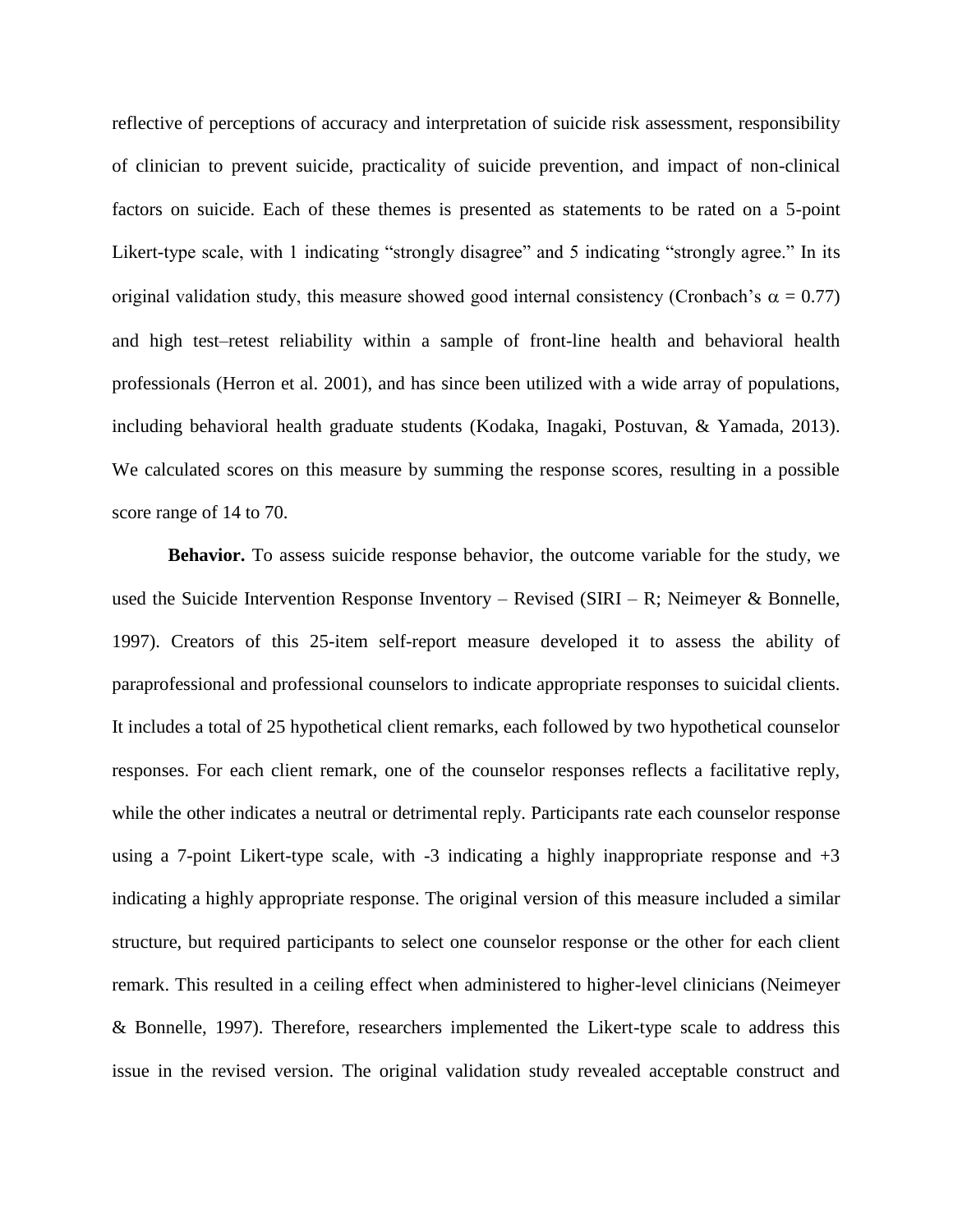discriminant validity, and high internal consistency (Cronbach's  $\alpha = .90$ ) within a sample of counselor trainees and undergraduate psychology students. We calculated scores on this measure by identifying the difference between the mean rating of members of an expert panel and the participant's rating on each counselor response item.

#### **Results**

Prior to analysis, we screened all data for assessment of statistical assumptions. Descriptive statistics indicated that skewness and kurtosis were within acceptable ranges  $(\pm 1$  and  $\pm 2$  respectively) for all variables, suggesting minimal impact on results. To assess for linearity and homoscedasticity among each predictor variable and the outcome variable, we used scatterplots as a visual assessment. All predictor variables met both assumptions. Additional assumptions were assessed specifically for the regression analyses. We tested for normality of residuals using residual histograms for both regression analyses. Residuals for both regressions fit the normal distribution, thusly meeting this assumption. We assessed collinearity within each regression model using VIF, with values over 10 suggesting the presence of multicollinearity (Keith, 2006). No values surpassed 10 and this assumption was met.

# **Descriptive Outcomes**

**Knowledge.** The mean score on the SKS was  $M = 7.19$ , SD = 1.22, indicating a moderately high level of suicide knowledge. However, only 11.3% of participants correctly identified all statements as true or false. The overall mean on the WSSC scale was *M =*8.69, *SD*  $= 2.34$ , indicating moderately high knowledge of suicide warning signs. Despite the mean being relatively high overall, only 35.3% of participants correctly identified all 11 warning signs of suicide. Using the Kuder-Richardson Formula 20 (KR-20), internal reliability was low for both scales ( $\alpha$  = .48,  $\alpha$  = .56), but consistent with the results of the validation study of the SKS ( $\alpha$  =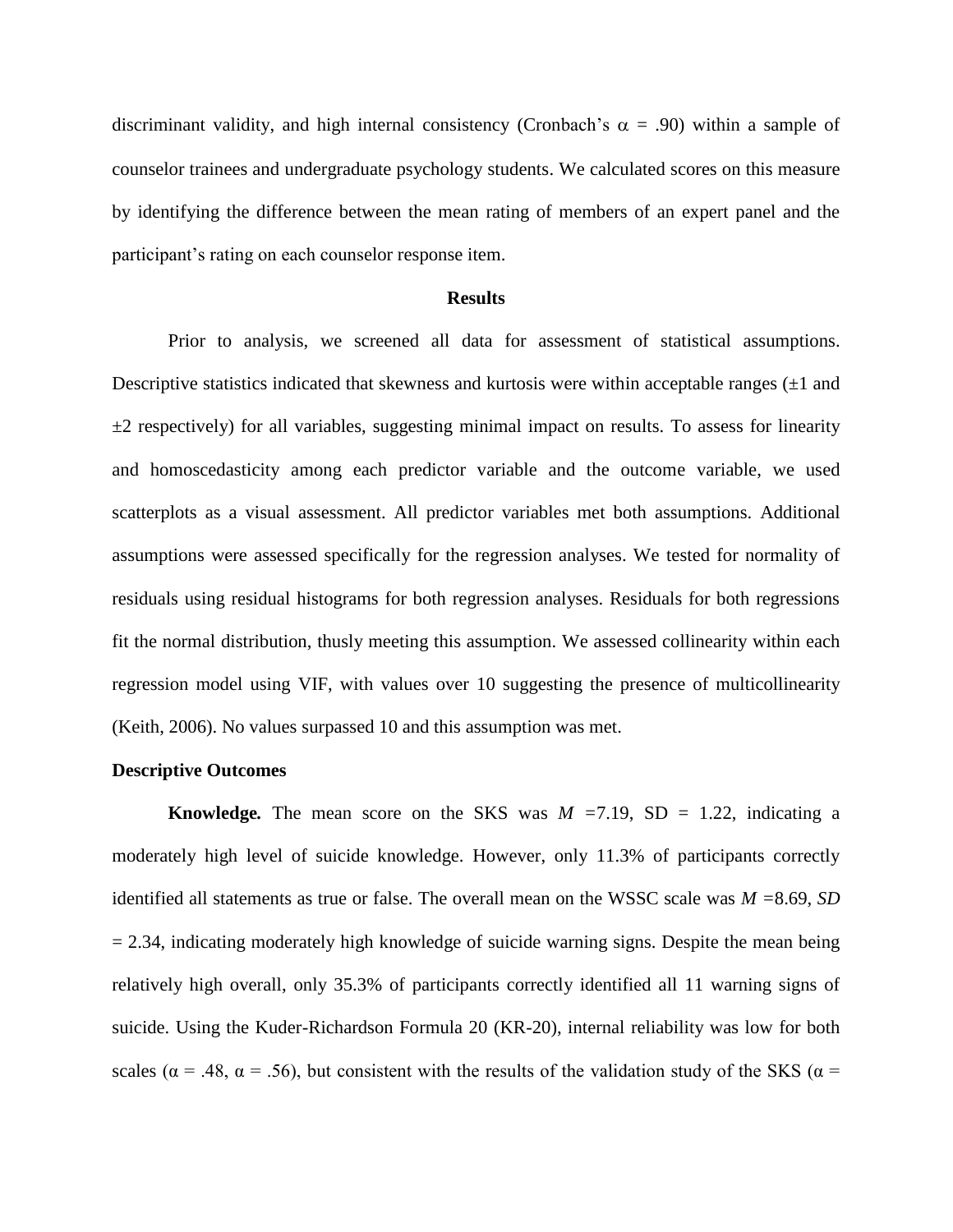.50). The low alpha indicates that the knowledge items are various and reflective of different facts about suicide, and thus were not expected to factor together well.

**Attitudes.** The mean score on the ASPS was *M =*31.78, *SD =* 4.56, which represents moderately positive/appropriate attitudes about suicide. This measure demonstrated good internal reliability with this sample (Cronbach's  $\alpha$  = .71).

**Simulated behavior.** The mean score on the SIRI-R was  $M = 47.93$ ,  $SD = 12.38$ , indicating moderately appropriate response behaviors (Neimeyer & Bonelle, 1997). This instrument demonstrated high internal validity with this sample (Cronbach's  $\alpha$  = .89).

Table 1

*Descriptive Statistics of Study Variables*

|                      | N                | Minimum | Maximum | Mean  | <b>Std. Deviation</b> |
|----------------------|------------------|---------|---------|-------|-----------------------|
| Suicide Knowledge    | 119              |         | Q       | 7.19  | 1.22                  |
| Attitudes            | 119              | 23      | 43      | 31.78 | 4.56                  |
| <b>Warning Signs</b> | 119              |         |         | 8.69  | 2.34                  |
| Suicide              | Intervention 119 | 27.68   | 81.28   | 47.93 | 12.38                 |
| Response             |                  |         |         |       |                       |

## **Inferential Outcomes**

We conducted a series of Pearson bivariate correlational analyses to examine relationships among key study variables. All study variables were related to one another to a statistically significant degree. Per the reverse scoring convention on the ASPS (e.g., lower scores indicate more appropriate attitudes) and SIRI –R (e.g., lower scores indicate more appropriate response behavior), negative relationships between the knowledge instruments (SKS and WSSC) and attitudes (ASPS) and behavioral response instrument (SIRI-R) suggest that as knowledge about warning signs and facts about suicide improves, appropriateness of attitudes and response behavior also increases. We found a positive relationship between attitudes and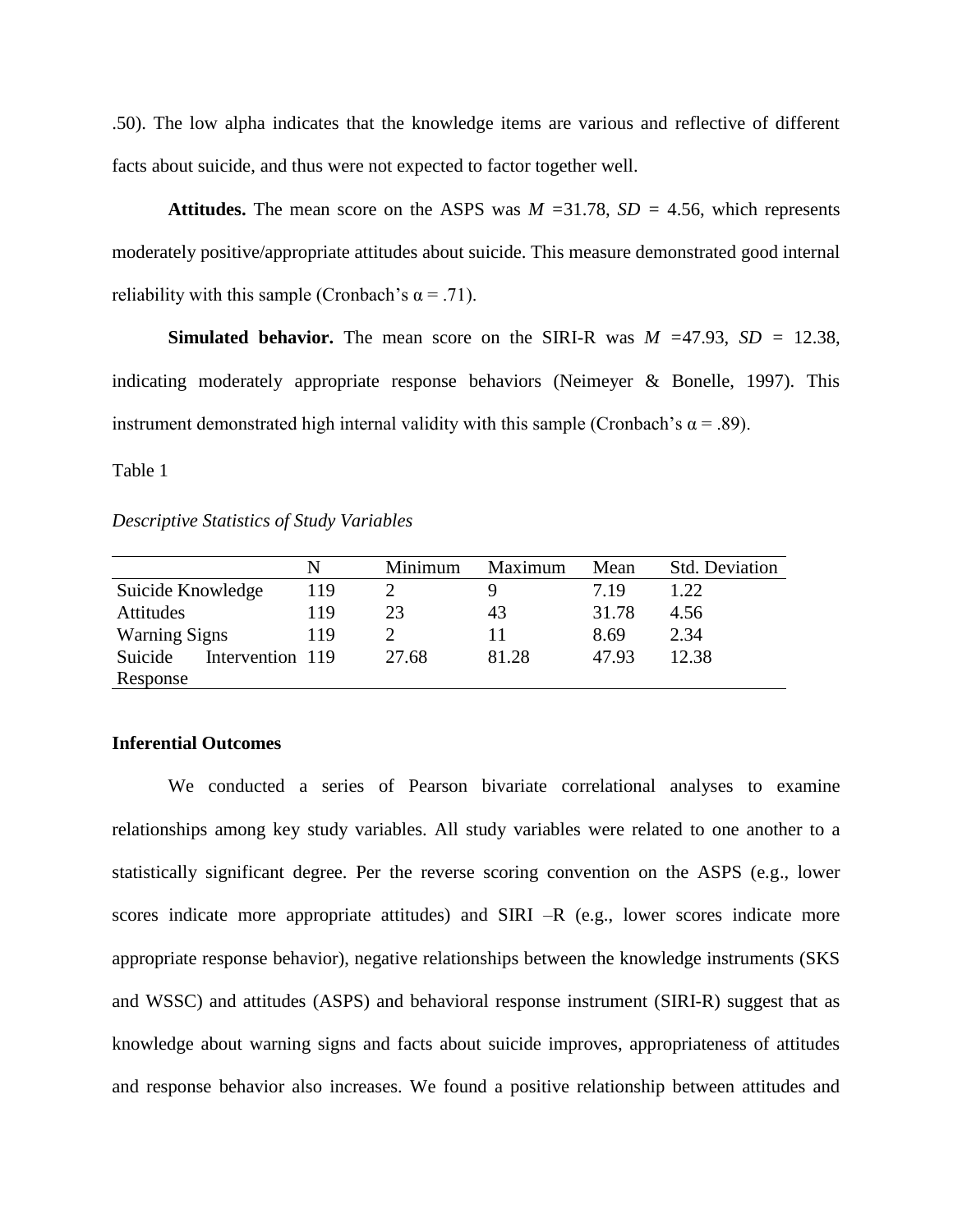response behavior, indicating that the more appropriate a participant's attitudes about suicide were, the more appropriate their behavioral responses were. Table 2 contains results of these analyses.

Table 2

### *Correlation Matrix of Study Variables*

|                                     |                   | Warning      | Suicide                 |            | Suicide<br>Intervention |
|-------------------------------------|-------------------|--------------|-------------------------|------------|-------------------------|
|                                     |                   | <b>Signs</b> | Knowledge               | Attitudes  | Response                |
| Warning<br><b>Signs</b>             | Pearson           |              | $.672$ <sup>**</sup>    | $-.543***$ | $-.385***$              |
|                                     | $Sig. (2-tailed)$ |              | .000                    | .000       | .000                    |
|                                     | N                 | 119          | 119                     | 119        | 119                     |
| Suicide<br>Knowledge                | Pearson           | $.672***$    | 1                       | $-.640**$  | $-.496***$              |
|                                     | $Sig. (2-tailed)$ | .000         |                         | .000       | .000                    |
|                                     | N                 | 119          | 119                     | 119        | 119                     |
| Attitudes                           | Correlation       | $-.543$      | $-.640^{\overline{**}}$ | 1          | $.360^{\overline{**}}$  |
|                                     | $Sig. (2-tailed)$ | .000         | .000                    |            | .000                    |
|                                     | N                 | 119          | 119                     | 119        | 119                     |
| Suicide<br>Intervention<br>Response | Pearson           | $-.385***$   | $-.496^{**}$            | $.360**$   | 1                       |
|                                     | $Sig. (2-tailed)$ | .000         | .000                    | .000       |                         |
|                                     | N                 | 119          | 119                     | 119        | 119                     |

\*\*. Correlation is significant at the 0.01 level (2-tailed).

We used hierarchical linear regression (HLR) to assess the extent to which counseling students' scores on the SKS, WSSC, and ASPS simultaneously predicted their SIRI-R scores. We included the number of hours of previous suicide related training in the first step of the model as a control variable and main effect variables (SKS, WSSC, and ASPS) in the second step. The model in the first step included the control variable of hours of previous training and was not significantly related to SIRI-R scores,  $R = .148$ , and predicted only 2.2% of the variance in SIRI-R scores. For Step 2, a statistically significant relationship exists among these variables as evidenced by significance of the overall model,  $F(4, 119) = 9.789$ ,  $p < .001$ , which explained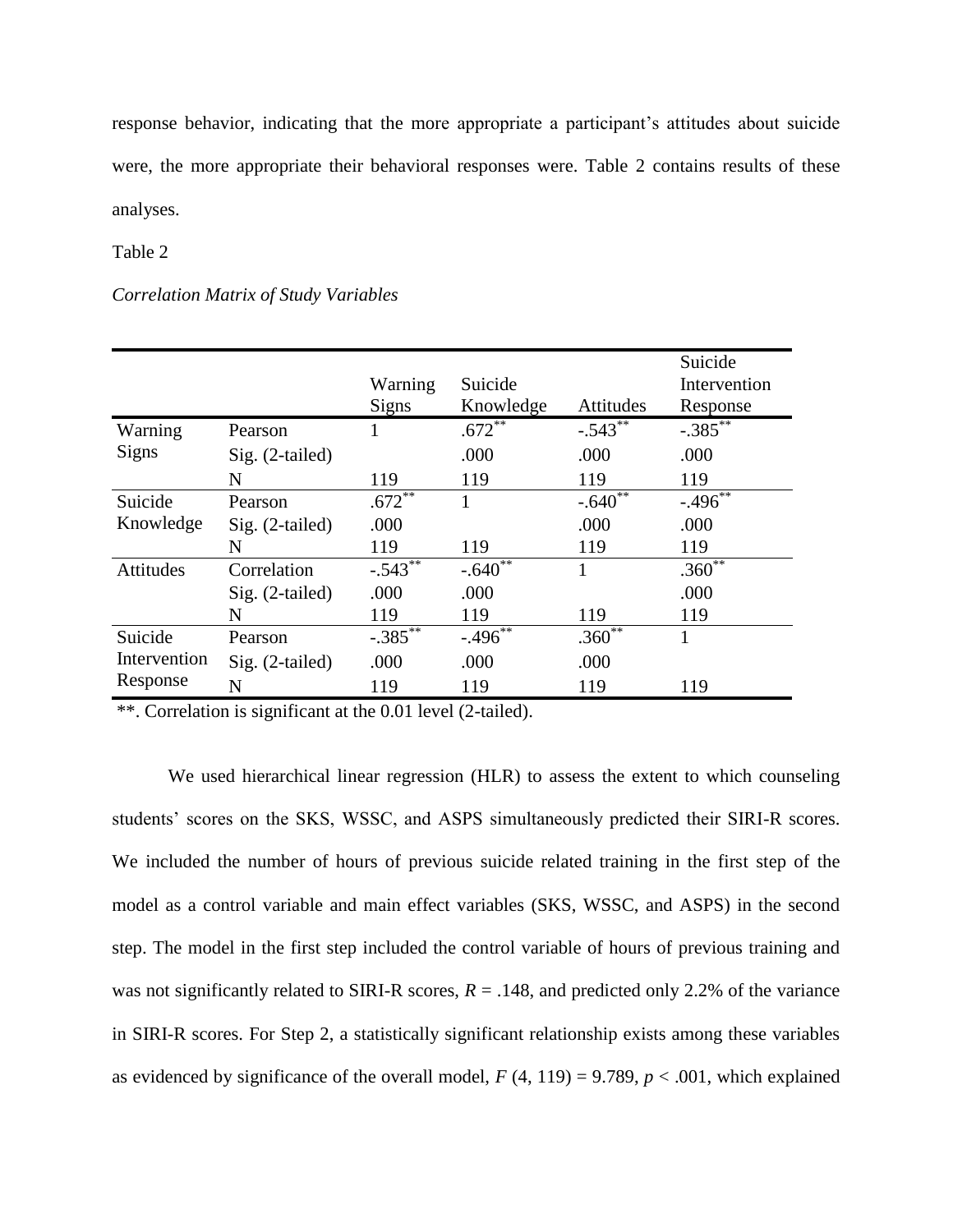approximately 26% of the variance in the outcome variable,  $R^2 = 0.256$ . Of the predictor variables, only scores on the SKS (Smith et al., 2014) significantly contributed to the model ( $B = -4.06$ ,  $p =$ .001). From this model, I identified a prediction model of  $\hat{Y} = 76.35 - 4.056*SKS$  Score -*.413\*WSSC Score + .148\*ASPS Score - .041\*Hours of Training.*

We conducted a second HLR with the addition of an interaction effect between scores on the SKS and the ASPS based on the assumption that the unique effect of knowledge on behavioral response could be moderated by his or her attitudes about suicide and vice versa. This model was identical to the previous, with the addition of a third step which included the interaction effect of standardized scores for the SKS and the ASPS. We used the SKS instead of the WSSC due to its statistical significance in the previous model. For step 3, analysis revealed a statistically significant relationship among these variables as evidenced by significance of the overall regression model,  $F(5, 119) = 8.985$ ,  $p < .001$ . The overall model explained approximately 28% of the variance in the outcome variable,  $R^2$ <sup> $=$ </sup> .284. The third step individually accounted for an additional 2.9% of the variance in the outcome variable beyond the model in step 2. Of the predictor variables, scores on the SKS (Smith et al., 2014) maintained their significant contribution to the model ( $B = -2.93$ ,  $p < .05$ ). The interaction effect of SKS and ASPS scores also significantly contributed to the model ( $B = -1.84$ ,  $p < .05$ ). We identified a prediction model of  $\hat{Y} = 66.209 - 2.932*SKS$  *Score* – *1.839\*SKS Score\*ASPS Score* -*.207\*WSSC Score + .123\*ASPS Score - .051\*Hours of Training.* Table 3 contains results of the final model analysis.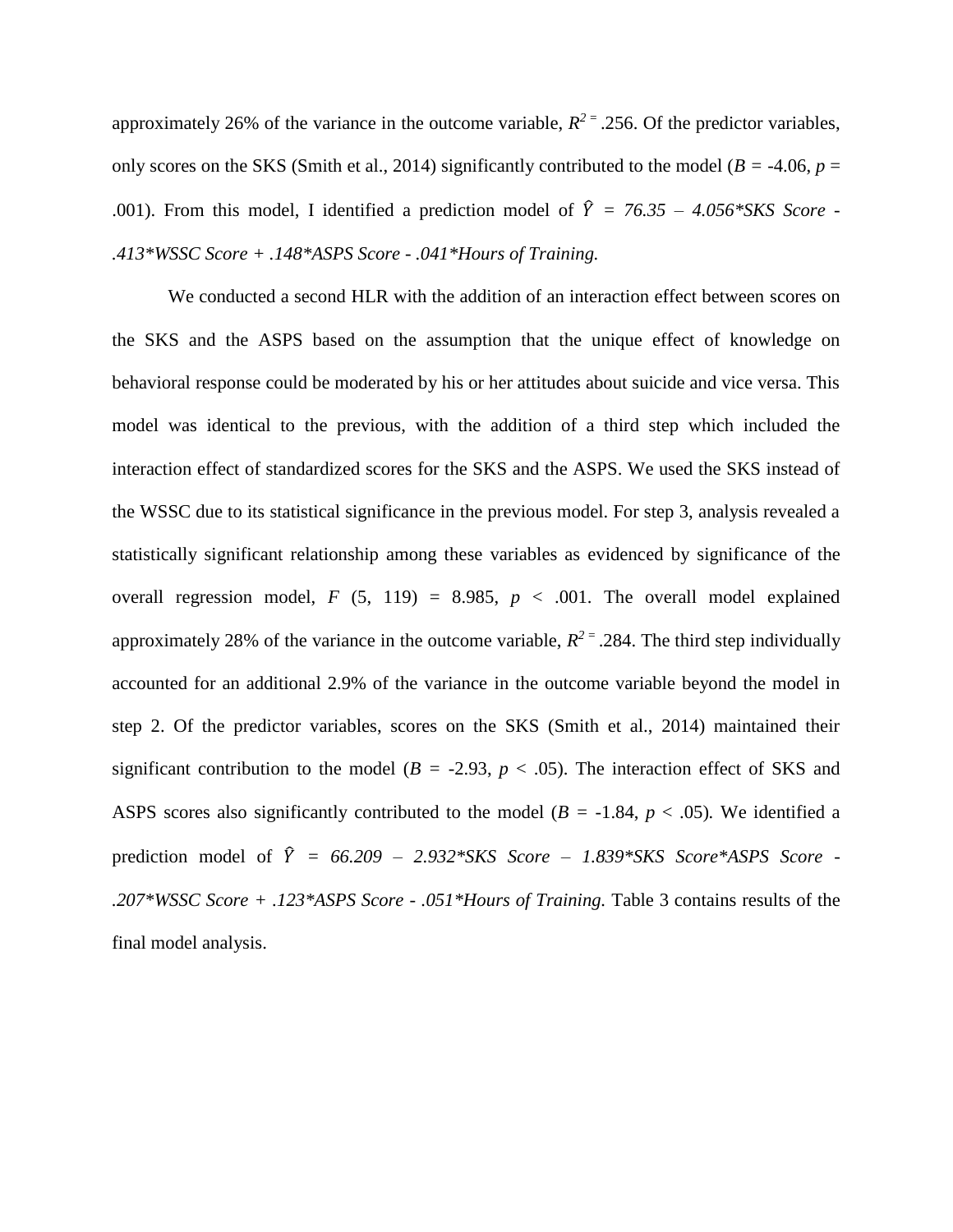### Table 3

*Results of Final Hierarchical Regression Model*

| Variable                 | B       | SE   | $\beta$      |         | Sig.    | $\boldsymbol{F}$ | $R^2$   |
|--------------------------|---------|------|--------------|---------|---------|------------------|---------|
| Model                    |         |      |              |         |         | 8.99             | $.28**$ |
| <b>Hours of Training</b> | $-.051$ |      | $.059-.071$  | -.869   | .387    |                  |         |
| Knowledge – WSSC         | $-.207$ | .591 | $-.039$      | $-.350$ | .727    |                  |         |
| $Knowledge-SKS$          | $-2.93$ |      | $1.33 - 288$ | $-2.20$ | $.030*$ |                  |         |
| Attitudes – ASPS         | .123    | .287 | .045         | .427    | .670    |                  |         |
| Interaction - SKS*ASPS   | $-1.84$ | .862 | $-223$       | $-2.13$ | $.035*$ |                  |         |

\*\*p ≤ .001

\*p ≤ .05

# **Discussion**

Researchers within counselor education have increased their attention to crisis preparation beginning at the graduate level (Wachter Morris & Barrio Minton, 2012; Barrio Minton & Pease-Carter, 2011). However, we still lack understanding in how to conceptualize suicide prevention competency and how to create pedagogical interventions to create said competency (Beidas, Cross, & Dorsey, 2013). This study attempted to address these issues by seeking to identify and better understand the relationships among the levels of knowledge, attitudes, and simulated response behavior related to suicide in counseling students.

Bennett-Levy (2006) described knowledge as part of the declarative system of counselor competence, which mainly includes didactic information about a construct. Overall, results indicated a moderately high level of suicide knowledge. However, only a third of participants correctly identified all warning signs of suicide; whereas signs correctly recognized most often pertained to overt demonstrations of risk (e.g., stating the desire to die, seeking lethal means) and symptomology akin to depression (e.g., hopelessness, few reasons for living). Participants were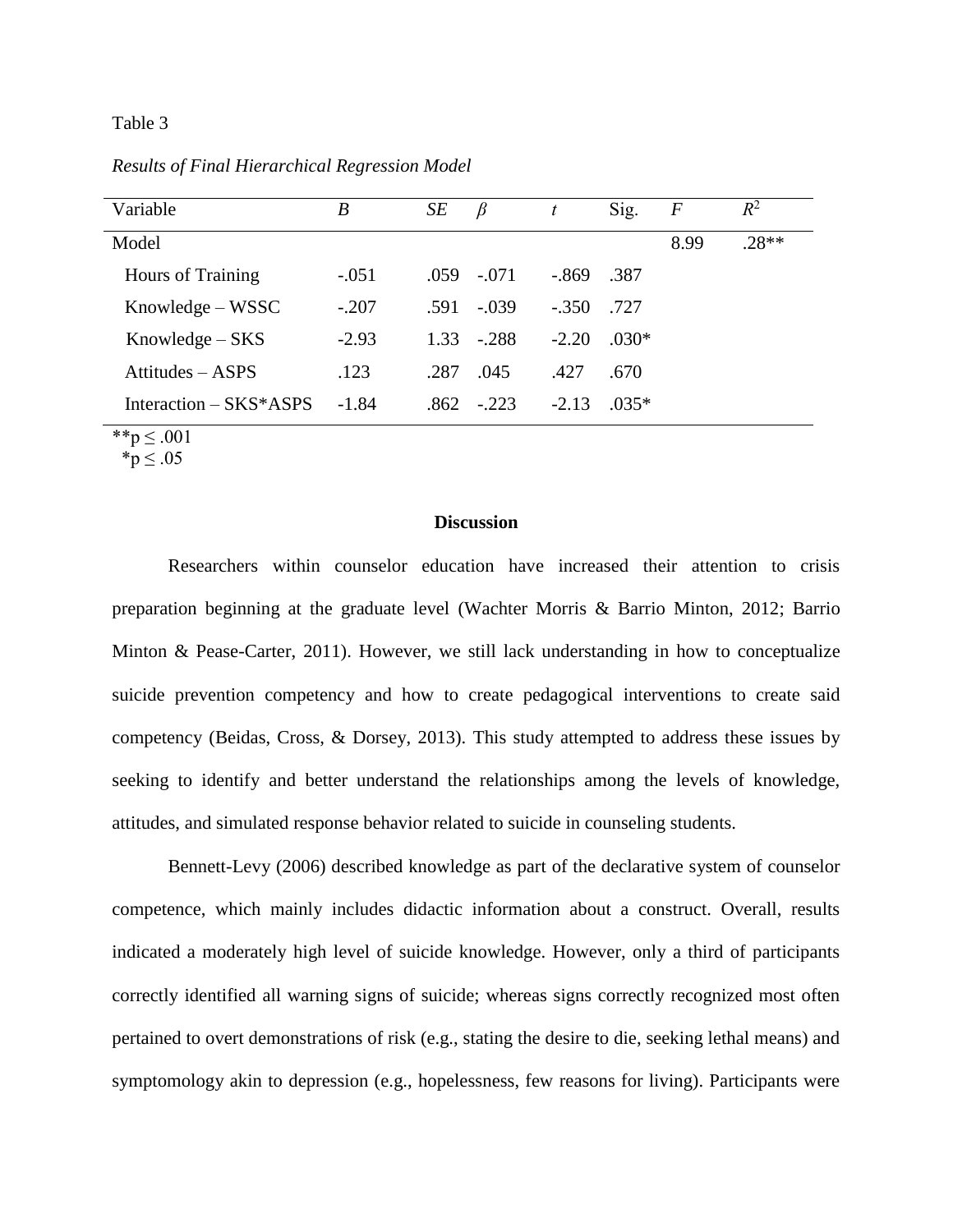far less successful at identifying emotional and behavioral dysregulation not overtly related to suicide (e.g., rage/agitation, sleep disturbance, drastic changes in mood, and increases in substance use). This assumes that only persons who are depressed are at high risk for suicide; a notion that could lead to missed intervention opportunities.

Described in Bennett-Levy's (2006) model as the reflective system, appropriate attitudes are vital for the development and maintenance of counseling competence over time. Participants generally had appropriate attitudes about suicide and their role in preventing suicide. As counselor training heavily emphasizes self-reflection on and self-awareness of one's personal biases and attitudes, appropriate attitudes can be expected. Regarding the preventability of suicide, all participants indicated at least some belief that suicide could be prevented. A scale item that reflected varying attitudes pertained to a person's right to take his or her own life. The generally accepted assumption in the mental health community is that a person is entitled this "right to die" (Herron et al., 2006). However, due to the religious, moral, and/or philosophical underpinnings related to this assumption, it is not surprising that this item generated more response variability.

While Bennett-Levy (2006) maintained that knowledge and attitudes were essential in developing competency in counselors, they must be behaviorally implementable in real world situations with clients. Participants' scores on this measure showed moderately to highly appropriate simulated behavioral response to suicidal clients. Scores were generated based upon how participants rated the appropriateness of a series of "counselor" responses to client prompts compared to an expert panel's ratings. The creators of the SIRI-R assumed that if a participant rates the counselor's response to a client prompt similarly to the expert panel, then the participant may respond to a real client in a clinically appropriate way (Neimeyer & Bonnelle, 1997). In this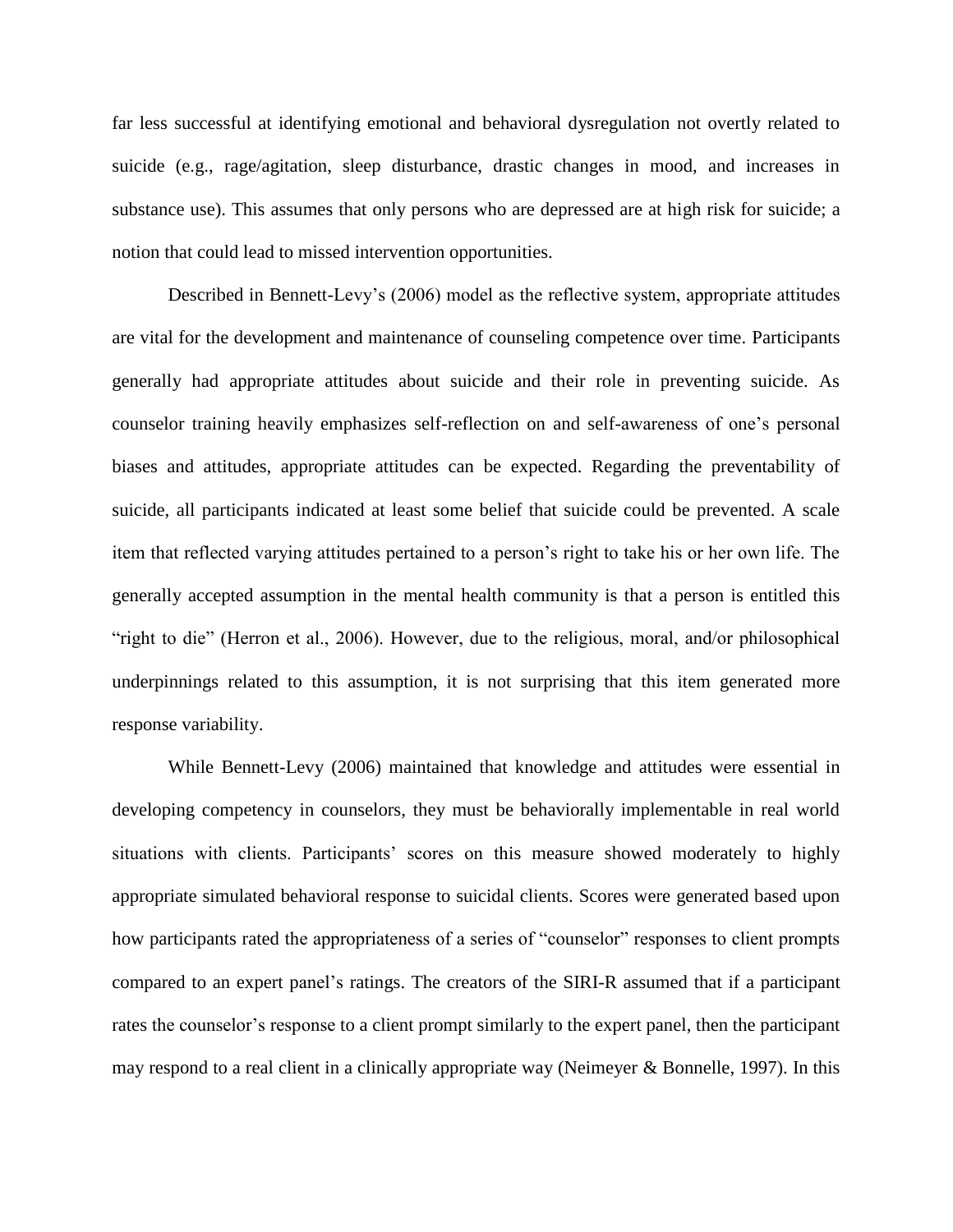study, participants deemed the "counselor's" response inappropriate if he/she was combative, argumentative, or dismissive of the client's experience; which aligned closely with the expert panel. While maintaining therapeutic connection with clients is a general counseling skill, it is especially important when a client discloses suicidality, as interrupted connectedness is a significant predictor of suicide death (Joiner, 2005).

Correlational analyses revealed that all key variables were significantly related to scores on the SIRI-R. Knowledge as measured by the SKS demonstrated the strongest relationship (*r* = -.496) while attitudes had the weakest relationship (*r* = .360). Despite its statistical significance, this correlation coefficient is relatively low. While this could be due to several factors (e.g., relatively high sample size, large error percentage, etc.), this relationship should be interpreted carefully. This finding contrasts with the generally accepted assumption that the counselor's attitudes and his or her skill-based behaviors are strongly related (Bennett-Levy, 2006; Wyman et al., 2012).

Hierarchical linear regression results suggest that any training that participants received before this study had limited effect on their suicide response behaviors. This does not, however, mean that training is not effective. To answer this question, between-groups comparison studies using quasi-experimental or experimental research design are necessary, and extend beyond the scope of the present study. Both regression models were statistically significant, with only SKS and interaction scores producing individual statistical significance ( $B = -4.06$ ,  $p = .001$ ). As the correlation between attitudes and response behaviors was not significant, its lack of significance in the regression model is to be expected. Practical interpretations for this outcome are similar to those in the correlations (e.g., knowledge and attitudes are related to response behaviors and should be conceptualized as a "unit" in suicide specific training). However, this analysis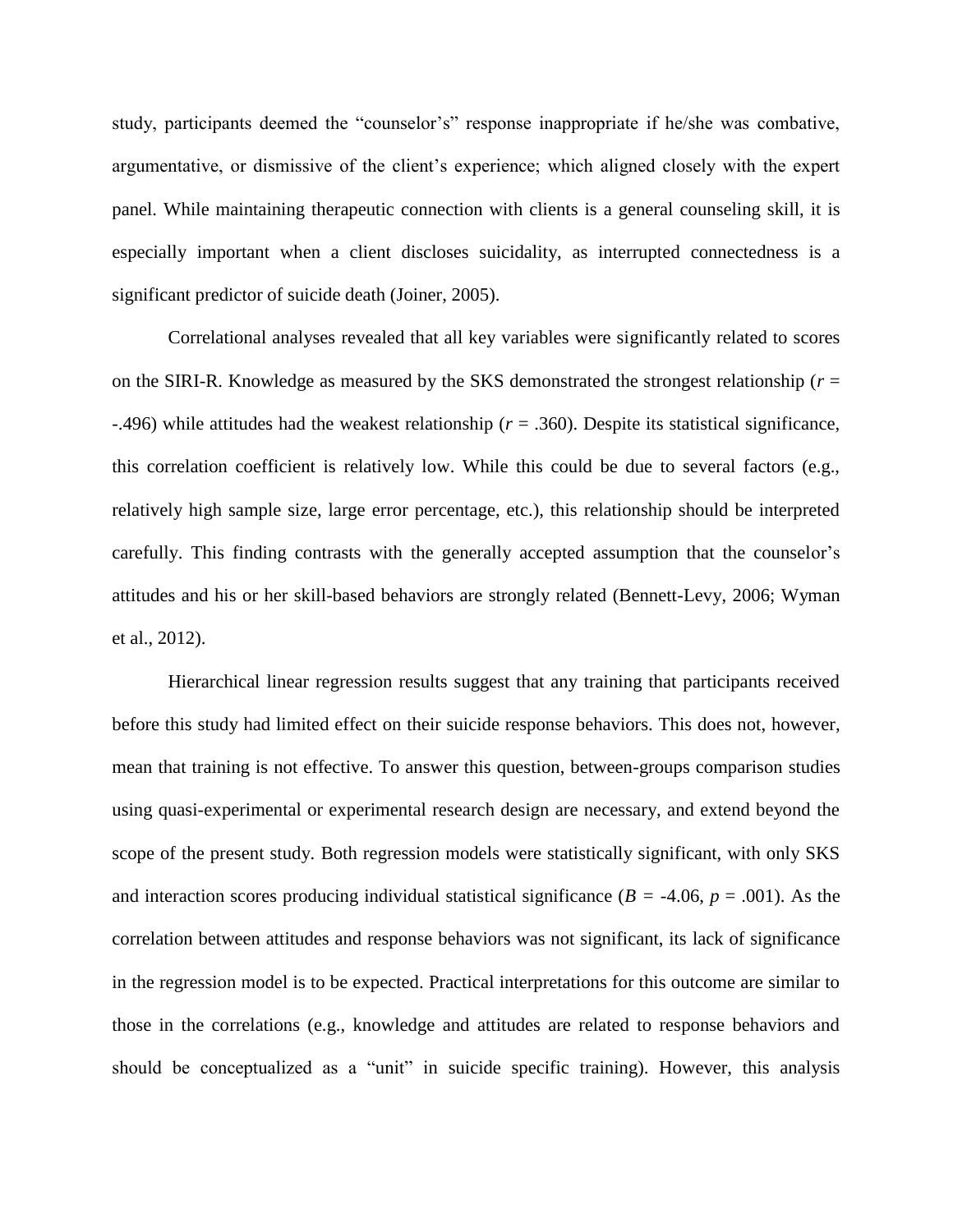provides additional robustness to the argument that improving counseling students' knowledge about suicide is integral to improving their response behaviors when working with suicidal clients.

This study also included several limitations that should be considered when interpreting its results. First, this study included a non-experimental survey research design. While correlational and even predictive relationships can be inferred from this design, it cannot identify causality. Another limitation of this study pertains to the sample; in both strategy and structure. We relied on a convenience sampling approach, which resulted in a relatively low level of control over the participants that completed the survey, which may also have contributed to the high degree of variability in participants' training and experience related to suicide. Regarding the structure of this sample, most participants identified as white females, potentially limiting generalizability to other demographic groups. A known limitation of linear regression is that a predictive model can only be as strong and comprehensive as the variables that are included in it. In this study, a relatively small (though theoretically and empirically based) number of predictors were included in the regression model and accounted for 28% of the variance in simulated response behaviors. While this amount of prediction is considered satisfactory within the social sciences (Keith, 2006), it suggests that many other constructs need to be investigated to more fully understand suicide response behaviors in counseling students. These could include selfefficacy to prevent suicide, the type of training previously received, personal lived experience with suicide, social desirability, religious affiliation, theoretical orientation, direct experience working with suicidal clients, and other factors. Finally, some limitation may be present with the measures used in this study. While all assessments demonstrated usability with this sample, the extent to which they captured a true measure of knowledge, attitudes, and behavioral response is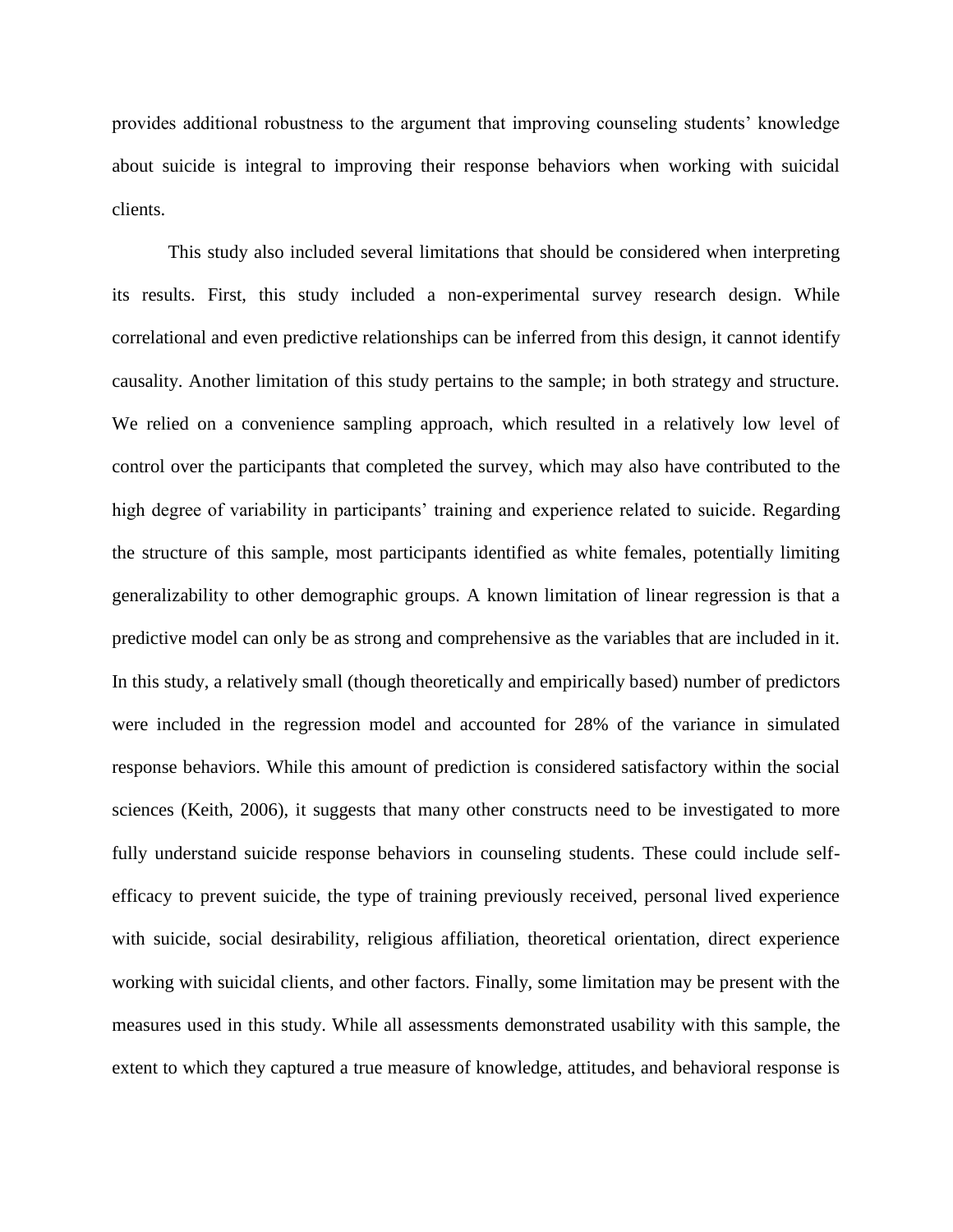debatable. For example, none of the measures used in this study included a latent factor structure of variable sub-scales. Also, while the SKS and ASPS include items that pertain to several different types of suicide knowledge and attitudes, the scoring structure for these measures is cumulative. The SIRI-R demonstrates a similar problem, with various types of client suicide scenarios (e.g., varying levels of lethality/immediacy, types of affective escalation, etc.) but no factors were included in the scoring structure.

The results from this study stand to add to the argument that the counselor education community need to increase their focus on incorporating suicide-specific training into their curricula. One particular finding of this study that unfortunately aligns with the existing literature (Binkley & Leibert, 2015) is that nearly a third (27%) of participants had received no training in suicide response. And while a lower percentage, the fact that 13% of participants enrolled in practicum/internship at the time of this study had zero hours of training in suicide is even more alarming. CACREP (2015) is the only social science accrediting body that requires instruction in suicide and crisis intervention; however, this discrepancy still exists. As previous research suggests, counseling students are likely to encounter a suicidal client as early as their first practicum placement (Binkley & Leibert, 2015). Counselor education as a whole runs the risk of violating its own ethical code (ACA, 2014) by sending students into the field unprepared to identify, manage, and treat suicidal clients. Therefore, counselor educators must prioritize the implementation of quality, evidence-based training in suicide.

As the need to increase suicide-specific competence in counseling students is clear, counselor educators may not need to reinvent the wheel. Multiple gatekeeper (QPR, ASIST) and clinician-focused trainings (AMSR, Suicide 2 Hope, CAMS) are available at cost from national leading organizations that focus on suicide (Suicide Prevention Resource Center, Living Works,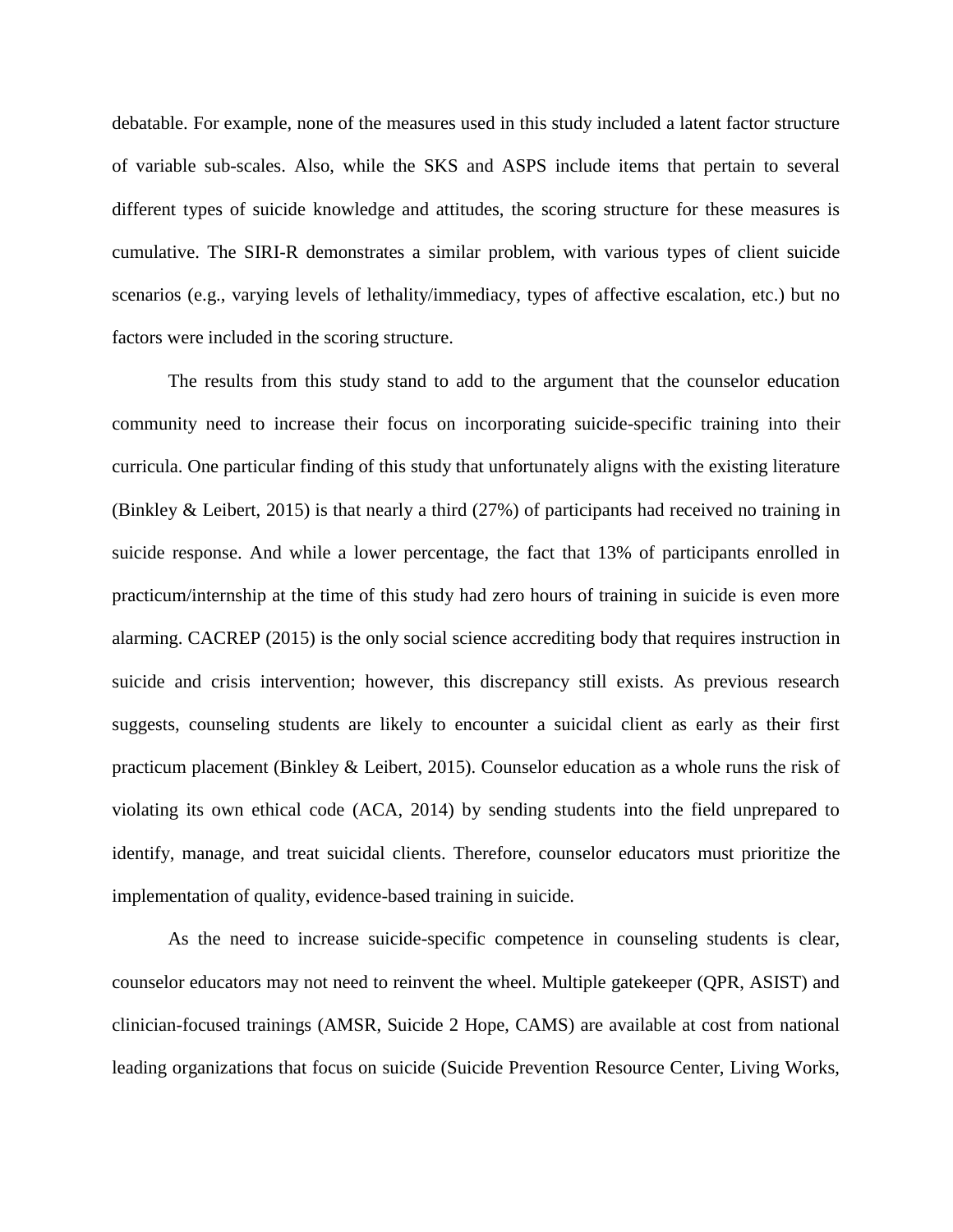QPR Institute), while others are provided for free in online formats (Columbia Suicide Severity Rating Scale). Prioritizing access and requirement of these and similar trainings early in the counselor development process is key in ensuring competence in suicide response in counseling students.

Findings from the present study may serve as a foundation from which to build future research in suicide response competency in counselor education. Perhaps most obvious, training effectiveness needs to be further investigated within the counseling student population. An opportunity for pedagogically based research exists here as virtually no research exists around the implementation and effectiveness of any current training models (e.g., ASIST, AMSR, etc.) with counseling graduate students. For example, researchers could explore causal effectiveness of existing trainings by randomizing counseling students to treatment and control groups and comparing between group differences. Another significant need is the development of more comprehensive and theoretically sound measures that assess knowledge, attitudes, and behaviors. The measures used in the present study could serve as a means to establish concurrent validity with newly developed measures. We are currently in the process of developing and conducting psychometric analyses on measures that assess these constructs, in addition to developing novel means of assessing suicide-specific competency (e.g., standardized patient actors, virtual reality). Future studies should also include other components when considering factors that contribute to behavioral response. Again, these could include personal characteristics such as lived experience with suicide, theoretical orientation, performance using other counseling skills, meaning made of training, and personal emotional regulation in the face of high stress client scenarios, and other attitudes such as social desirability and self-efficacy.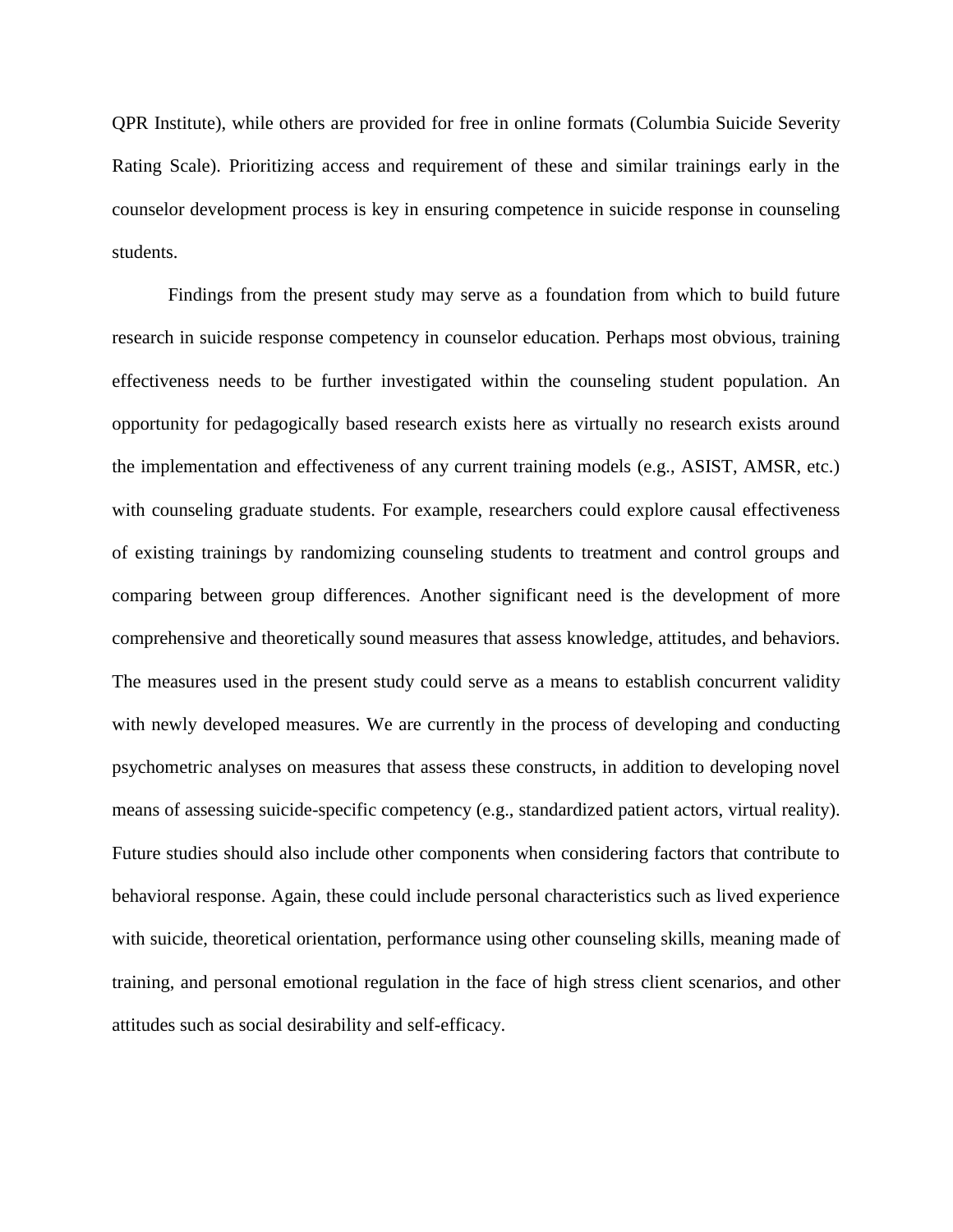## References

American Counseling Association. (2014). *ACA Code of Ethics*. Alexandria, VA: Author.

- Barrio Minton, C. A., & Pease-Carter, C. (2011). The status of crisis preparation in counselor education: A national study and content analysis. *Journal of Professional Counseling, 38*, 5-17.
- Beidas, R., Cross, W., & Dorsey, S. (2014). Show me, don't tell me: Behavioral rehearsal as a training and analogue fidelity tool. *Cognitive and Behavioral Practice, 21,* 1–11. doi: 10.1016/j.cbpra.2013.04.002
- Bennett-Levy, J. (2006). Therapist skills: A cognitive model of their acquisition and refinement. *Behavioral and Cognitive Psychotherapy, 34,* 57-78. doi: 10.1017/S1352465805002420
- Binkley, E. E., & Leibert, T. W. (2015), Prepracticum counseling students' perceived preparedness for suicide response. *Counselor Education & Supervision, 54*, 98–108. doi: 10.1002/ceas.12007
- Bongar, B. (2002). *The suicidal patient: Clinical and legal standards of care.* Washington, D.C.: American Psychological Association.
- Bongar, B., & Harmatz, M. (1989). Graduate training in clinical psychology and the study of suicide. *Professional Psychology: Research and Practice, 20*(4), 209–213. doi:10.1037/0735-7028.20.4.209
- Centers for Disease Control and Prevention (CDC). (2013). Web-based injury statistics query and reporting system (WISQARS) [Online}. National Center for Injury Prevention and Control, CDC. Retrieved from http://www.cdc.gov/injury/wisqars/index.html.
- Centers for Disease Control and Prevention (CDC). (2017). Web-based injury statistics query and reporting system (WISQARS) [Online}. National Center for Injury Prevention and Control, CDC. Retrieved from http://www.cdc.gov/injury/wisqars/index.html.
- Chemtob, C. M., Hamada, R. S., Bauer, G., Torigoe, R. Y., & Kinney, B. (1988). Patient suicide: Frequency and impact on psychologists. *Professional Psychology: Research and Practice, 19*, 421-425. doi: 10.1037/0735-7028.19.4.416
- Council of Accredited Counseling & Related Educational Programs (2015). 2016 CACREP Standards. Retrieved from http://www.cacrep.org/for-programs/2016-cacrep-standards/
- Faul, F., Erdfelder, E., Buchner, A., & Lang, A. G. (2013). G\*Power Version 3.1.7 [computer software]. Universität Kiel, Germany. Retrieved from http://www.psycho.uniduesseldorf.de/abteilungen/aap/gpower3/download-and-register
- Feldman, B. N., & Freedenthal, S. (2006). Social work education in suicide intervention and prevention: An unmet need. *Suicide and Life-Threatening Behavior, 36,* 467-480. doi: 10.1521/suli.2006.36.4.467
- Fleet, D., & Mintz, R. (2013). Counselors' perceptions of client progression when working with clients who intentionally self-harm and the impact such work has on the therapist. *Counselling and Psychotherapy Research, 13*(1), 44-52. doi: 10.1080/14733145.2012.698421
- Gagnon, J., & Hasking, P. A. (2011). Australian psychologists' attitudes towards suicide and self. harm. *Australian Journal of Psychology, 64*(2), 75-82. doi: 10.1111/j.1742- 9536.2011.00030.x
- Gask, L., Dixon, C., Morriss, R., Appleby, L., & Green, G. (2006). Evaluating STORM skills training for managing people at risk of suicide. *Journal of Advanced Nursing, 54*(6), 739–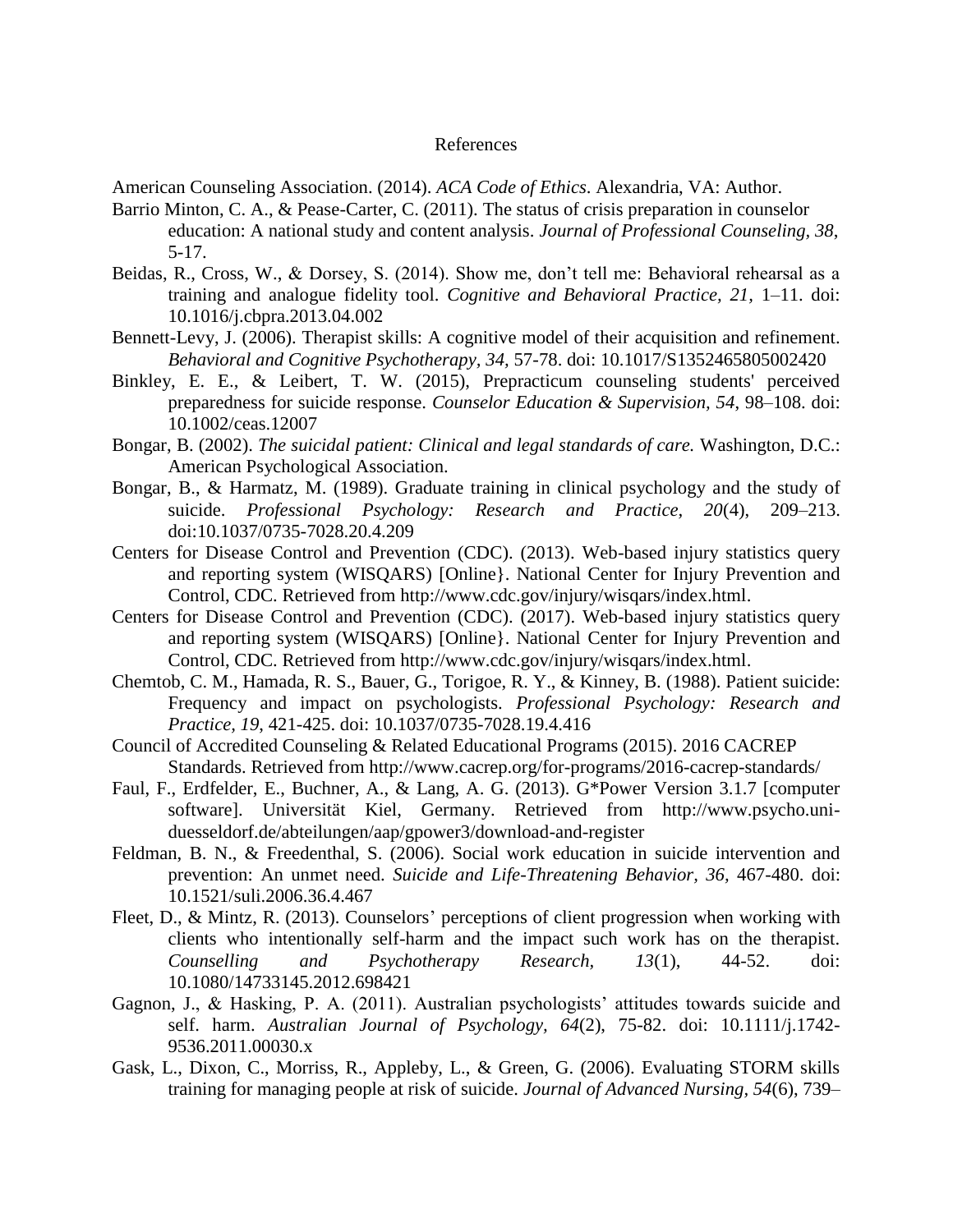750. doi:10.1111/j.1365-2648.2006.03875.x

- Gill, I. J. (2012). An identity theory perspective on how trainee clinical psychologists experience the death of a client by suicide. *Training and Education in Professional Psychology*, *6*(3), 151–159. doi: 10.1037/a0029666
- Hendin, H., Haas, A. P., Maltsberger, J. T., Szanto, K., & Rabinowicz, H. (2004). Factors contributing to therapists' distress after the suicide of a patient. *American Journal of Psychiatry, 161,* 1442-1446. doi: 10.1176/appi.ajp.161.8.1442
- Herron J., Ticehurst H., Applebury L, Perry, A., & Cordingly, L. (2001) Attitudes toward suicide prevention in front line health staff. *Suicide and Life Threatening Behavior, 31*(3), 342– 347. doi: 10.1521/suli.31.3.342.24252
- Hoffman, R. M., Osborn, C. J., & West, J. D. (2013). Clinical supervision of counselors-intraining working with suicidal clients: A grounded theory investigation. *The Clinical Supervisor*, *32*(1), 105–27. doi: 10.1080/07325223.2013.780991
- Jacobson, J. M., Osteen, P., Jones, A., & Berman, A. (2012). Evaluation of the Recognizing and Responding to Suicide Risk training. *Suicide and Life-Threatening Behavior, 42*(5), 471– 485. doi:10.1111/j.1943-278x.2012.00105.x
- Jacobson, J. M., Ting, L., Sanders, S., & Harrington, D. (2004). Prevalence of and reactions to fatal and nonfatal client suicide behavior: A national study of mental health social workers. *Omega: Journal of Death and Dying, 49*(3), 237-248. doi: 10.2190/hpkq-t700 epql-58jq
- Joiner, T. E. (2005). *Why people die by suicide*. Cambridge, MA: Harvard University Press.
- Juhnke, G. A. (1994). Teaching suicide risk assessment to counselor education students. *Counselor Education and Supervision, 34*(1), 52–57. doi:10.1002/j.1556- 6978.1994.tb00310.x
- Kann, L., Kinchen, S., Shanklin, S. L., Flint, K. H., Hawkins, J., Harris, W. A., ... Zaza, S. (2014). Youth risk behavior surveillance – United States 2013. *MMWR Surveillance Summary, 63*(SS-4), 1-172.
- Keith, T. Z. (2006). *Multiple regression and beyond*. Boston, MA: Pearson Allyn and Bacon.
- Kodaka, M., Inagaki, M., Postuvan, V., & Yamada, M. (2013). Exploration of factors associated with social worker attitudes toward suicide. *International Journal of Social Psychiatry,59,* 452–459. doi: 10.1177/0020764012440674
- Luoma, J. B., Martin, C. E., & Pearson, J. L. (2002). Contact with mental health and primary care providers before suicide: A review of the evidence. *American Journal of Psychiatry, 159*(6), 909–916. doi:10.1176/appi.ajp.159.6.909
- McAdams, C., & Foster, V. A. (2000). Client suicide: Its frequency and impact on counseling. *Journal of Mental Health Counseling, 22,* 107-121.
- McAdams, C., & Keener, H. J. (2008). Preparation, action, recovery: A conceptual framework for counselor preparation and response in client crises. *Journal of Counseling & Development, 86*(4), 388–398. doi:10.1002/j.1556-6678.2008.tb00526.x
- McAuliffe, G. J., & Eriksen, K. P. (2011). *Handbook of counselor preparation: Constructivist, developmental, and experiential approaches.* Thousand Oaks, CA: Sage Publications.
- Neimeyer, R. A. (2000) Suicide and hastened death: Toward a training agenda for counseling psychology. *The Counseling Psychologist, 28*, 551-560. doi: 10.1177/0011000000284005
- Neimeyer, R. A., & Bonnelle, K. (1997). The Suicide Intervention Response Inventory: A revision and validation. *Death Studies, 21*(1), 59-81. doi: 10.1080/074811897202137
- Oordt, M. S., Jobes, D. A., Fonseca, V. P., & Schmidt, S. M. (2009). Training mental health